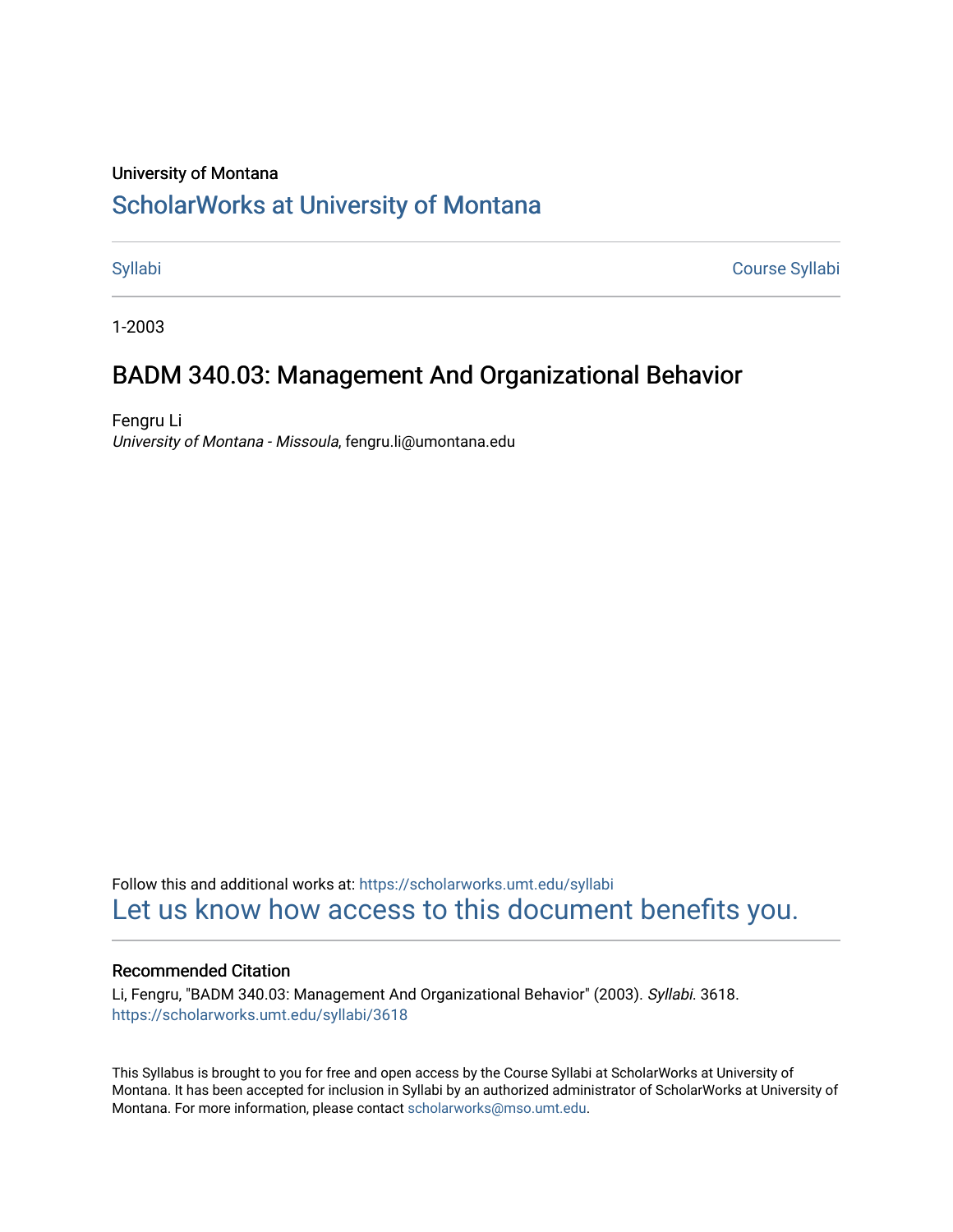## **Management And Organizational Behavior**

Dr. Fengru Li MGMT. 340 Sections 3 & 4 Section 3 meets TR 8:10-9:30 am, GBB Rm. 122 Section 4 meets TR 9:40-11:00 am, GBB Rm. 122 School of Business Administration **Spring 2003**  Office: GBB 357 Tel. 243-2727 E-Mail: Fengru.Li@business.umt.edu Website: http://www.business.umt.edu/faculty/fengru Office Hrs: TR 11:00-12:30 & by appointment

## **School of Business Administration Mission Statement:**

The faculty and staff of The School of Business Administration at The University of Montana-Missoula are committed to excellence in innovative experiential learning and professional growth through research and service.

## **Required Text:**

- ? Moorhead and Griffin (2001). Organizational Behavior: Managing people and organizations ( $6<sup>th</sup> Ed.$ ) Houghton Mifflin Co., ISBN 0-618-05649-1
- ? Class Handouts

#### **Course Overview**

This entry-level course, Management and Organizational Behaviors (Mgmt. 340), introduces you to basic concepts and practices of managing the human side of organizations. Major subjects to be covered are:

- $\mathcal{L}$  Historical development and future trends in the field of Organization Behaviors;
- $\mathscr{\mathscr{E}}$  Culture diversities shaping OB practices;
- $\mathscr{A}$  Personalities, motivation and leadership;
- $\mathscr{L}$  Teams, decision making, conflicts and Negotiation; and
- $\mathscr{\mathscr{A}}$  Organizational culture and change

## **My Expectations of you**

I expect all my team members (you) to display three qualities throughout the 16 weeks: **Excellence,** which gets you to play the game; **Innovation,** which puts you in a competitive position, and **Anticipation,** which provides you with the information that allows you to be in the right place at the right time. By accepting this contract (syllabus), you've agreed to meet the expectations.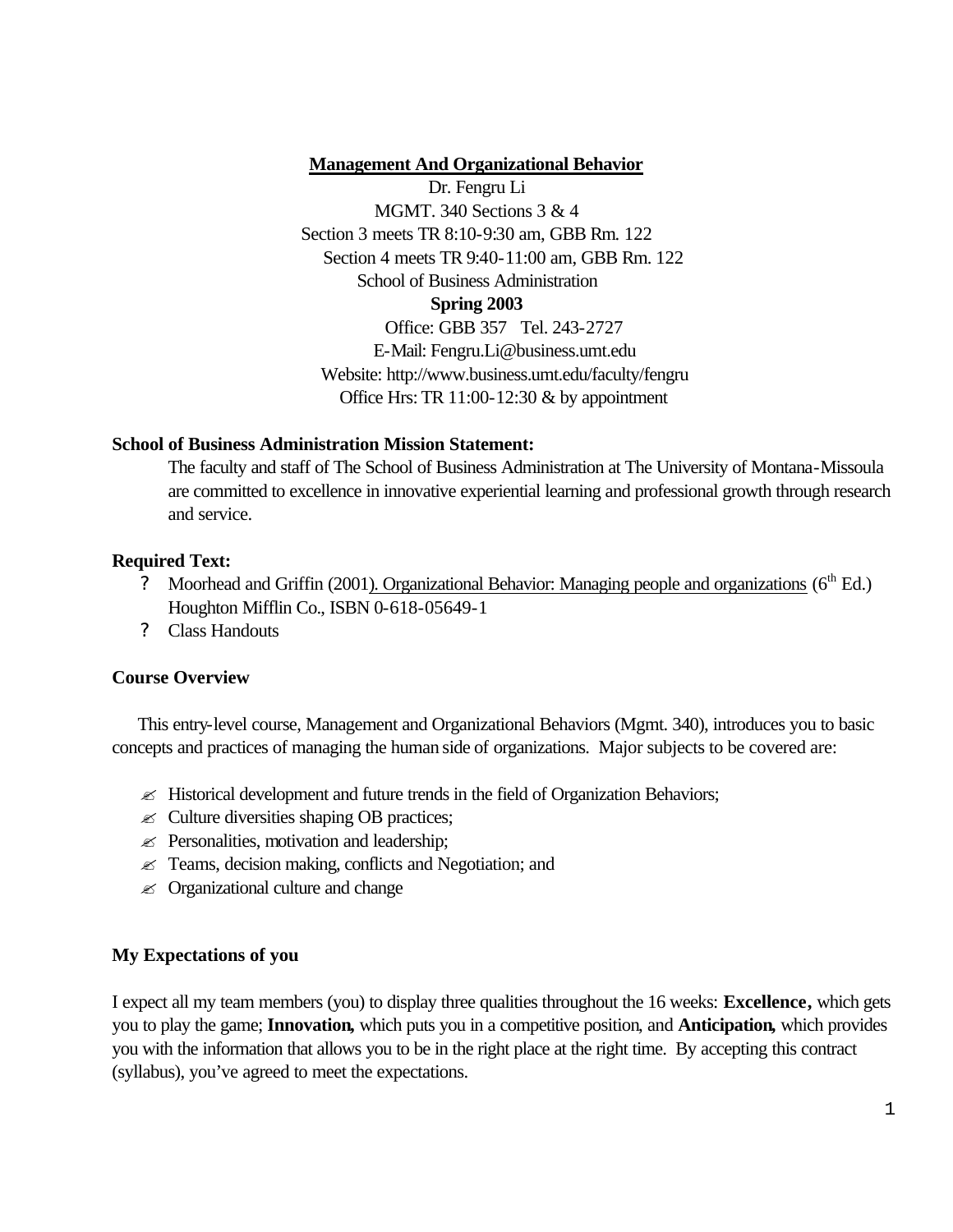As an educator of ten years and international business professional of seven years, I've always held the belief that with a self-motivated team, we can accomplish the above. I do expect you, future business professionals, to treat this class as a top-notch global company and practice your professional skills.

# **Course Goals**

- 1. To expose you to the most influential theories and practices of organizational behaviors.
- 2. To enrich your learning by observing, experiencing and interacting with other organizational members.
- 3. To work with a local business throughout the semester on issues of management and organizational behaviors and present your work.
- 4. 60% of the course contents are from your textbook, another 40% from other sources of instructor's choice.

# **Teaching approach:**

50% lectures and 50% class activities, which include structured group discussions, group activities, cases studies, guest speakers, movies, field research trips to local business (your presentation project) and your team presentations.

# **Course Evaluation:**

# **Course Grade (no curve, no extra credit work due to the extra 4 bonus pts and the class size )**

91-100 points= A; 81-90 points= B; 71-80 points= C; 61-70 points = D; 60 or below = F 4 bonus points to be earned throughout the semester at the instructor's digression.

## 60 points total: Six 10-question multiple-choice quizzes

replacement for the lowest scored quiz) (An optional comprehensive quiz 7 will be given during final's week to be used for a make-up quiz or

2. **40 points total:** Team presentation project. Missing this project leads to "F" for the course grade. (Team research and presentation 25 pts. Team Written Executive Research Report 15 pts.)

# **Dr. Li prior to the quiz. Her voice mail: 243-2727. It records the day and time your call comes in. No make-up quizzes except for documented medical and/or family emergencies. You should contact**

# **Course Policies:**

Tardiness is **strongly** discouraged. If teaching and presentation are in progress, please enter from back door.

Termination behavior: I'll let the class off on time but I will not put up with early termination signals, such as packing, early leaving etc.

Quiz days fall on the weeks specified without prior notice of the specific time. The rationale is to reward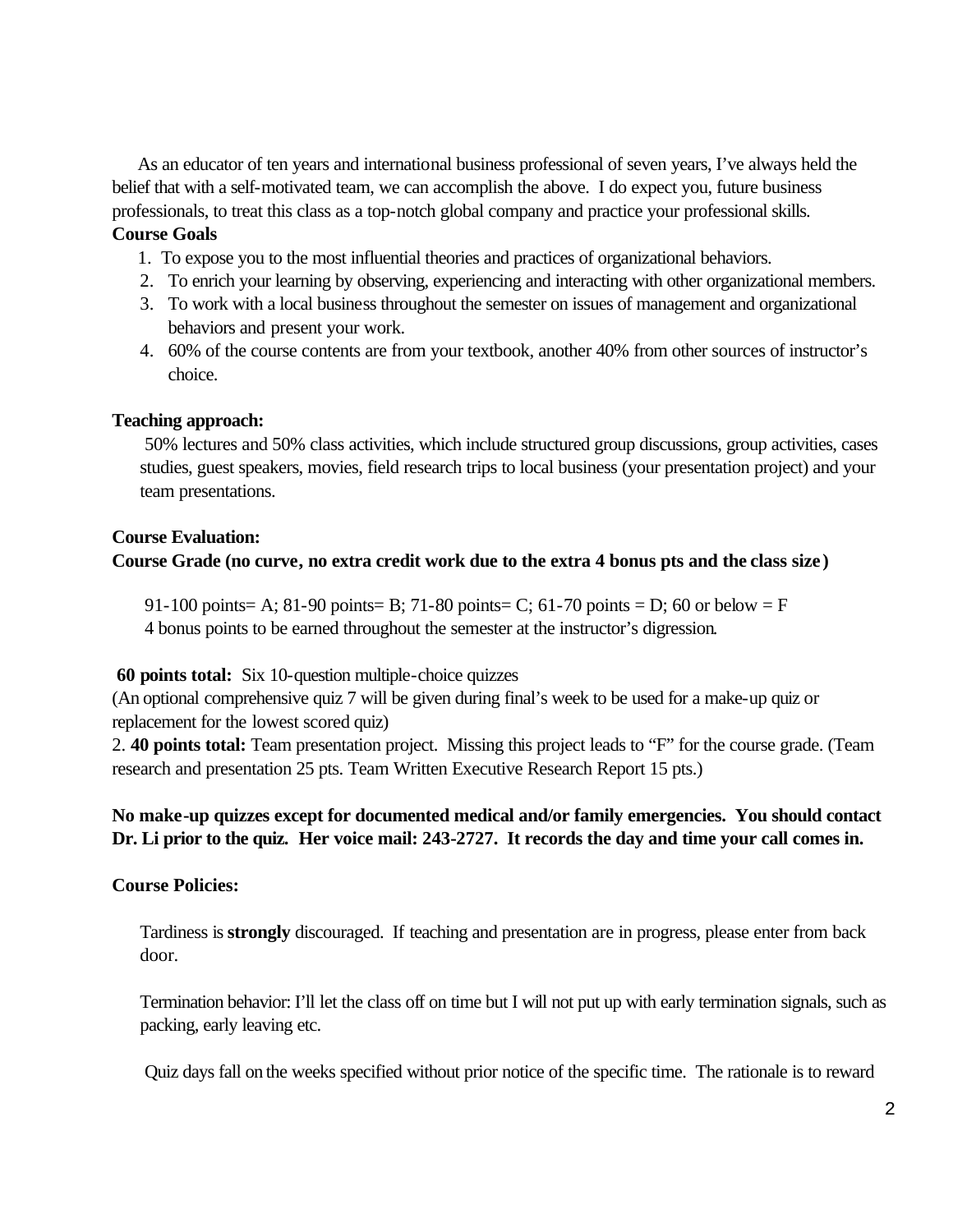those who are with our team through thick or thin, attending all classes.

Bring textbook to class every day. Occasionally, I'll have open-book quizzes.

I will randomly be checking the attendance on team presentation days. Missing persons will have 1 point deducted from their total points for each presentation missed.

# **Personal Information**

Confucius said in 500 B.C. that it would take one year plan to harvest crops, ten years for a tree, and hundred years for an educated person. My lifetime passion has been in higher education in the global environment. My first career of 10 years was in international business first for the Chinese government and later for American companies doing marketing and sales with clients from countries in the North America, Europe, Asia and the Middle East.

I've taught at Nankai University in China, Hong Kong Baptist University in HK, The University of Washington in Seattle, and Business School of the University of Montana since 1997. Courses I've taught both at undergraduate and graduate levels include: Management and Organizational Behaviors; Business Negotiations; Crisis Management, Professional Communication; Intercultural Communications; Business and Society.

My research interests focus on human behaviors in cross-cultural business and organizational settings, and intercultural marketing communications.

 I have a 19-yr-old son who just graduated from Sentinel High school and is a freshman at Montana Tech. in Butte. I've two adoptive dogs that I failed miserably in disciplining during their formation years. (One from Missoula Humane Society, the other from Seattle).

I obtained my degree of Doctor of Philosophy (Ph.D.) in 1996 from the University of Washington in Seattle.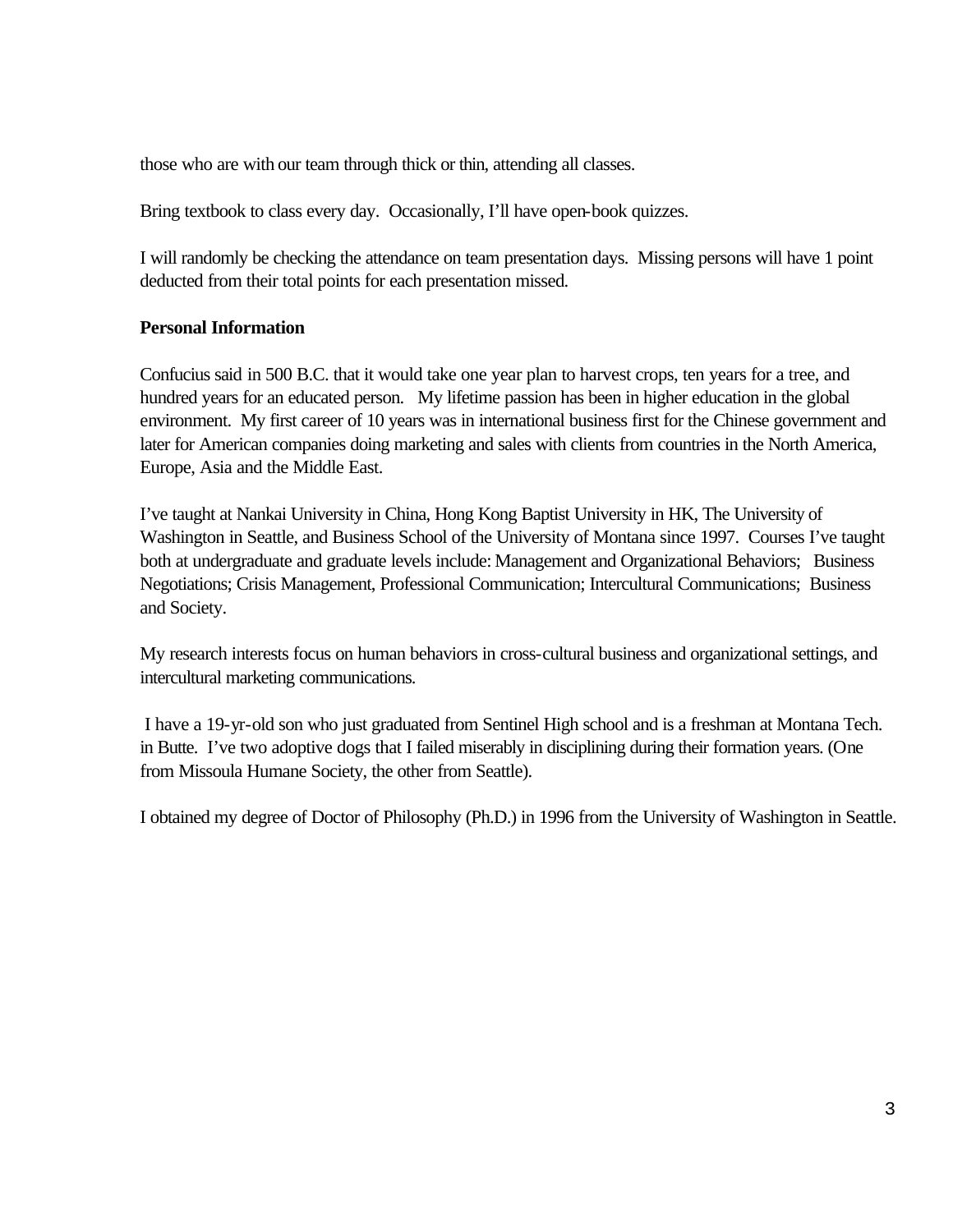## � **TENTATIVE SCHEDULE**

## **\*\* Subjective to changes. All readings must be done prior to class. \*\***

## **WK 1 Course Orientation and Introduction to O.B.;Chapter 1**

- 01/28 Course Orientation: Attitude Survey; Course intro; Video: Paradigm Shift
- 01/30 Networking exercise (p.10) Team contract (due 2/4 in class)

#### **WK 2 Quiz #1(ch. 1 & 2): Chapter 2 & 3**

- 02/4 Networking exercise; Team Contract due
- 02/6 Networking continues

## **WK 3 Team formation week: Chapters 3&4;**

- 02/11 Networking continues
- 02/13 Movie and Team formation day (read attached assignment sheets) **Team Info sheet due (p. 7) You are at your own risk to miss this day to join a team**

## **WK 4 Quiz #2(ch. 3 & 4): Chapter 5**

- $02/18$ lecture/Li assigns presentation schedule
- $02/20$ 02/20 **No formal class. Teams do field research.** Dr. Li in office

## **WK 5 Chapter 5 & 6; Team 1 presentation**

- 02/25 lecture
- 02/27 Team 1 presentation; lecture

## **WK 6 Quiz #3(ch. 5 & 6); Team 2 presentation; Chapter 8**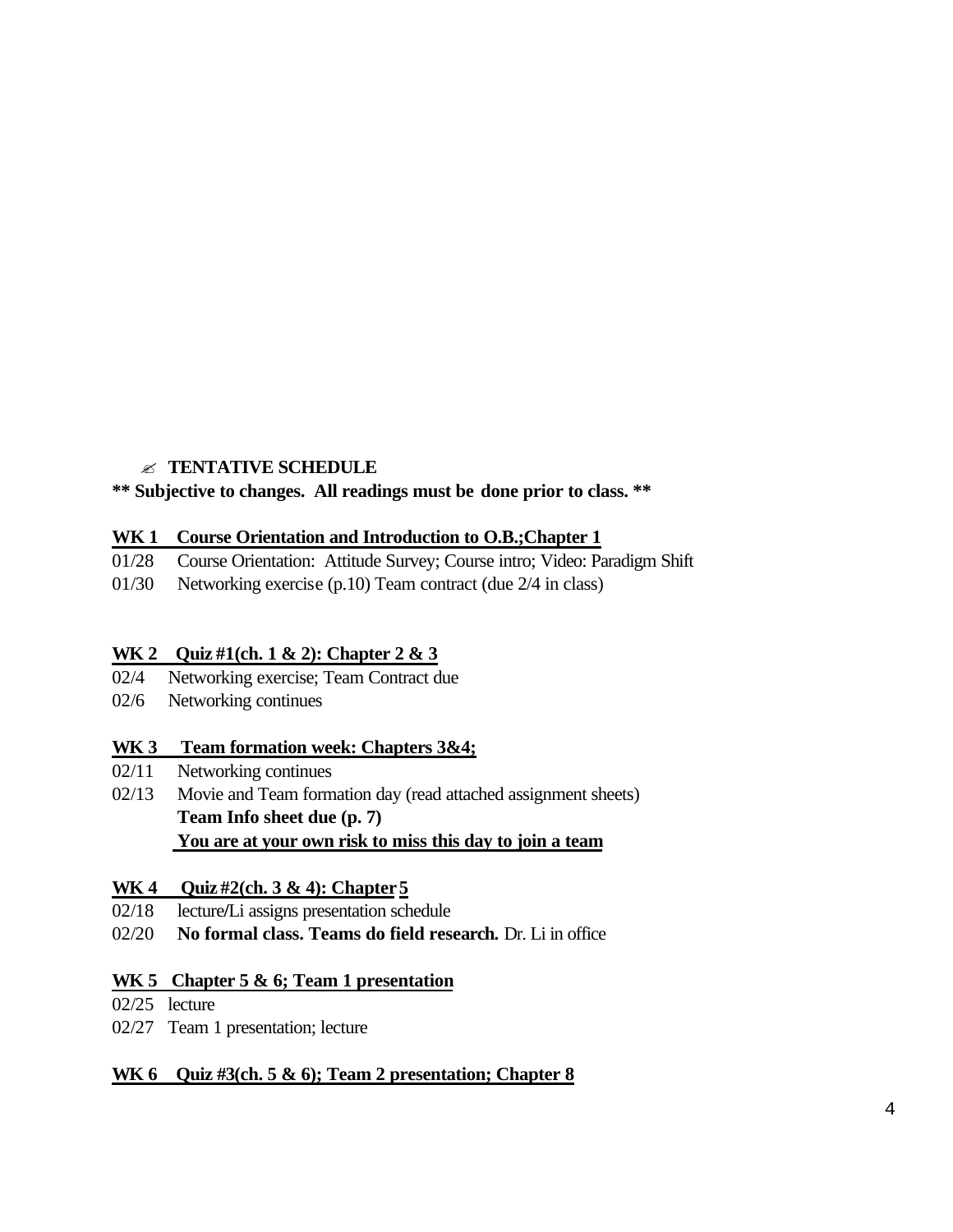03/04 lecture

03/06 Team 2 presentation; lecture

## **WK 7 Team 3 presentation; Chapter 8 & 9**

03/11 lecture

03/13 Team 3 presentation; lecture

## **WK 8 Quiz #4 (ch. 8 & 9); Team 4 Presentation, Chapter 10**

- 03/18 lecture
- 03/20 Team 4 presentation; lecture

## **WK 9 No School: SPRING BREAK**

- 03/25 SPRING BREAK
- $03/27$ SPRING BREAK

## **WK 10 Chapter 11; Team 5 presentation**

- 04/01 lecture
- 04/03 Team 5 presentation; lecture

#### **WK 11 Quiz #5(ch. 10,11); Team 6 presentation; Chapter 11 & 13**

04/08 lecture

04/10 Team 6 presentation; lecture

#### **WK 12 Team 7 presentation; Chapter 13 & 14**

04/15 lecture

04/17 Team 7 presentation; lecture

#### **WK 13 Team 8 presentation; Chapter 14 & 15**

- 04/22 lecture
- 04/24 Team 8 presentation; lecture

# **WK 14 Quiz #6(ch. 13,14, 15); Teams 9 presentation; Chapter 15**

- 04/29 Team 9 presentation lecture 05/01 lecture
- $05/01$  lecture

#### **WK 15 Team 10 presentation; Optional Quiz # 7**

- 05/06 Team 10 presentation; final's study session
- 05/08 on negotiation; **Optional Quiz # 7**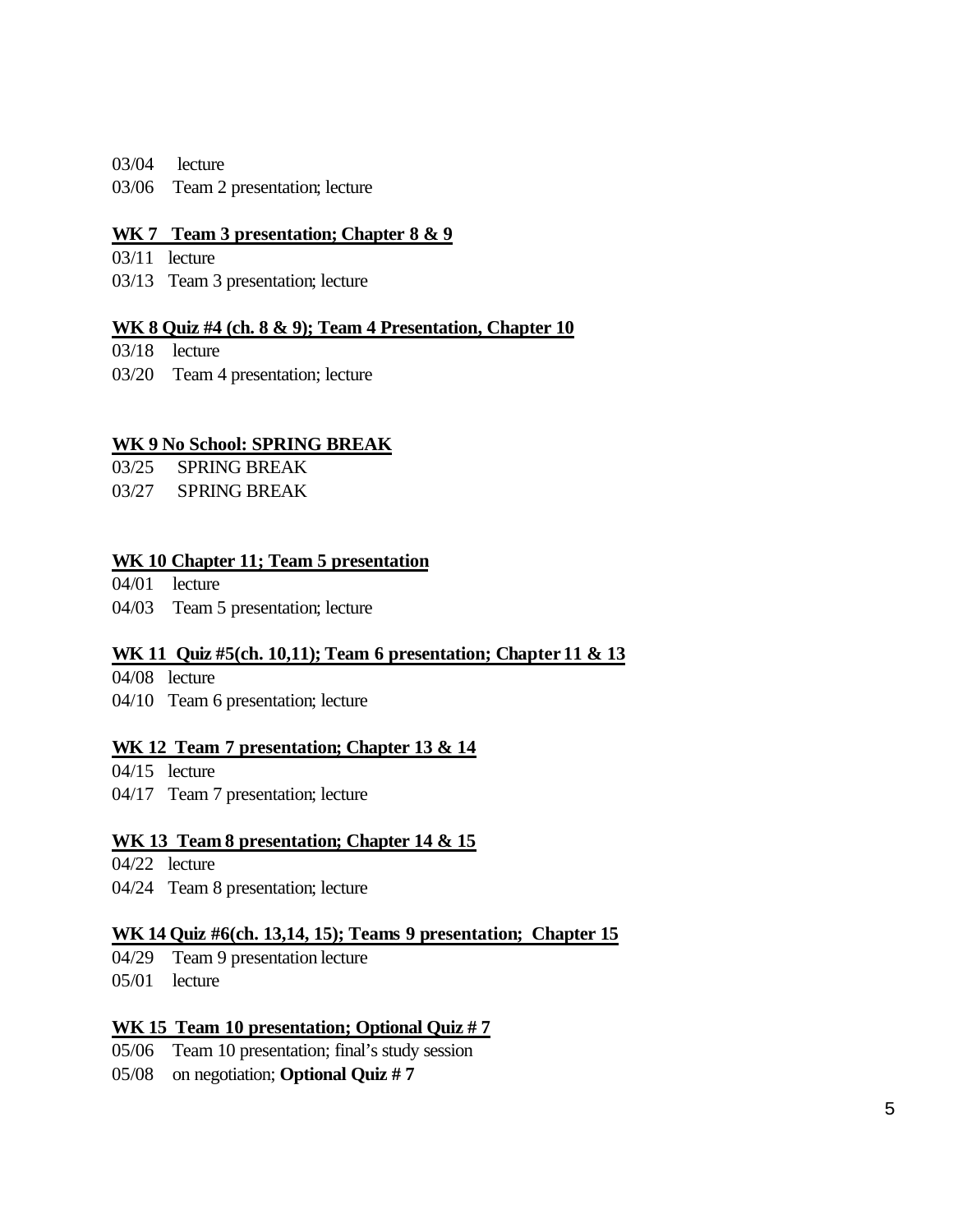## **WK 16 Finals**

May 12:

Hard copy team executive report **due by 12 noon** to Dr. Li's office. Late turn-ins will be penalized.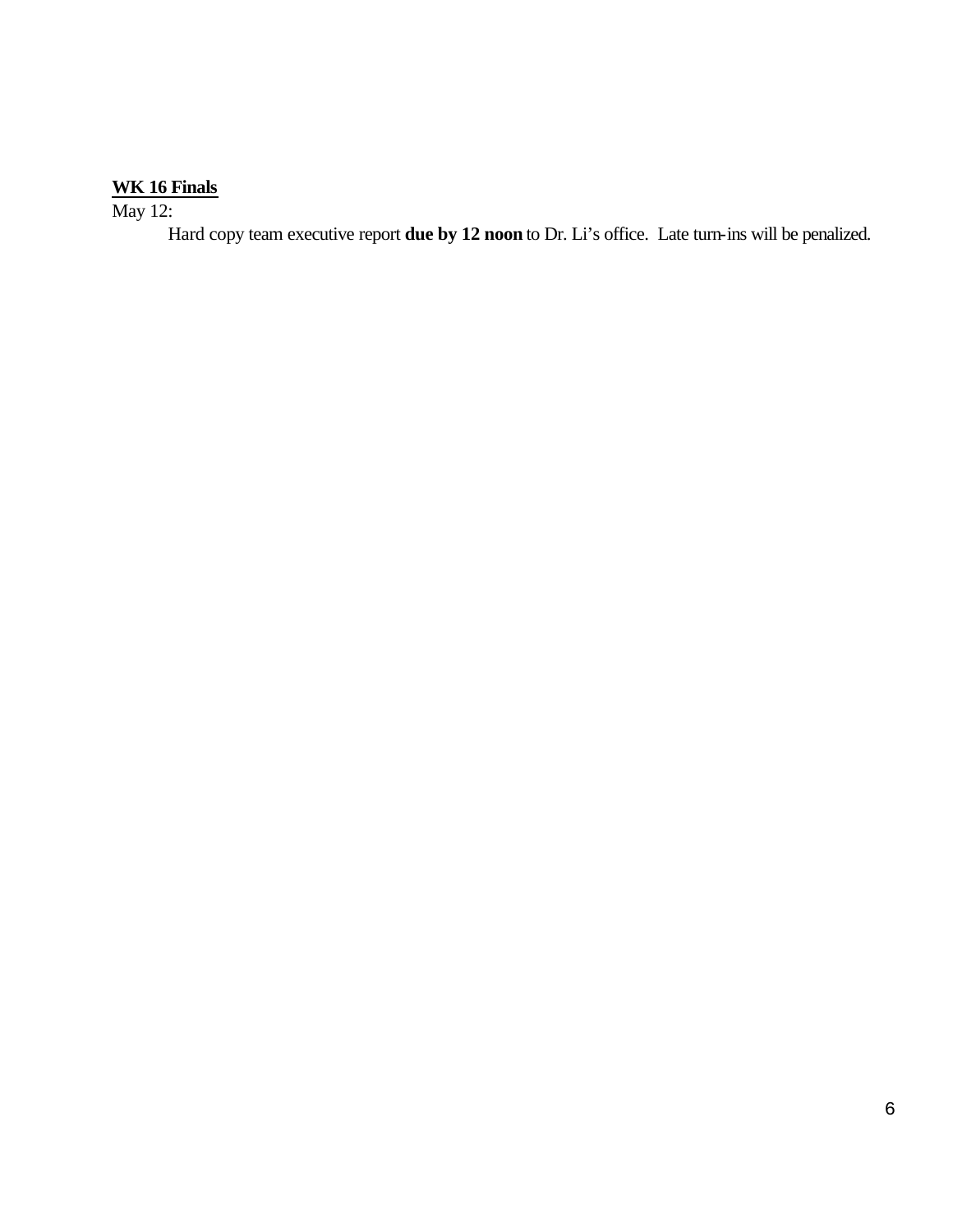# **Networking sheets**:

Spend 5-7 minutes on each person, network 2 persons a day. Ask about any information you all feel comfortable with. For your selection of team members, you may consider the following: Work experience, career goals, hobbies, things that turn you on/off, hometown, parents, work styles (i.e. organizer, procrastinator, leader, follower, gofer, etc.). Be creative.

| $1/31\,$<br>Name: |  |  |
|-------------------|--|--|
| Name:             |  |  |
| $2\slash 2$       |  |  |
| Name:             |  |  |
| Name              |  |  |
| $2/5\,$           |  |  |
| Name:             |  |  |
| Name              |  |  |
| $2/7\,$           |  |  |
| Name:             |  |  |
| Name              |  |  |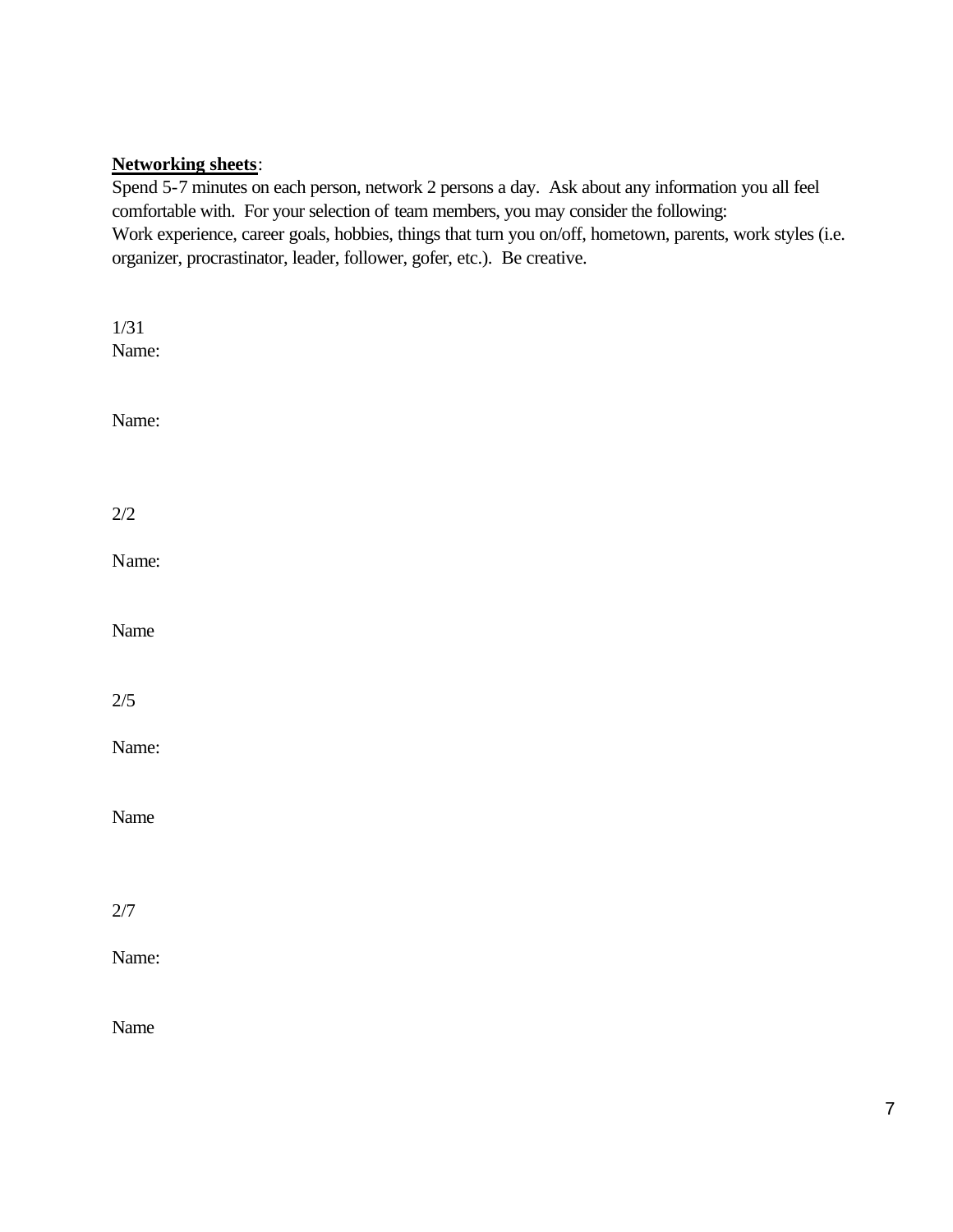# **Team Research Information sheet (due 2/13 class )**

Make yourself a copy before turning in.

Preferred presentation time/day (check the syllabus schedule and rank your three choices)

# Presenters:

Name: Name: Name: Name:

Your assigned topic

Possible businesses/ organizations to visit and study (up to three)

1,

2,

3,

Members' connections with the business(es)

Possible field trip days, time: Specify

Possible research methods, procedure:

Division of responsibilities (who does what, when, how etc.)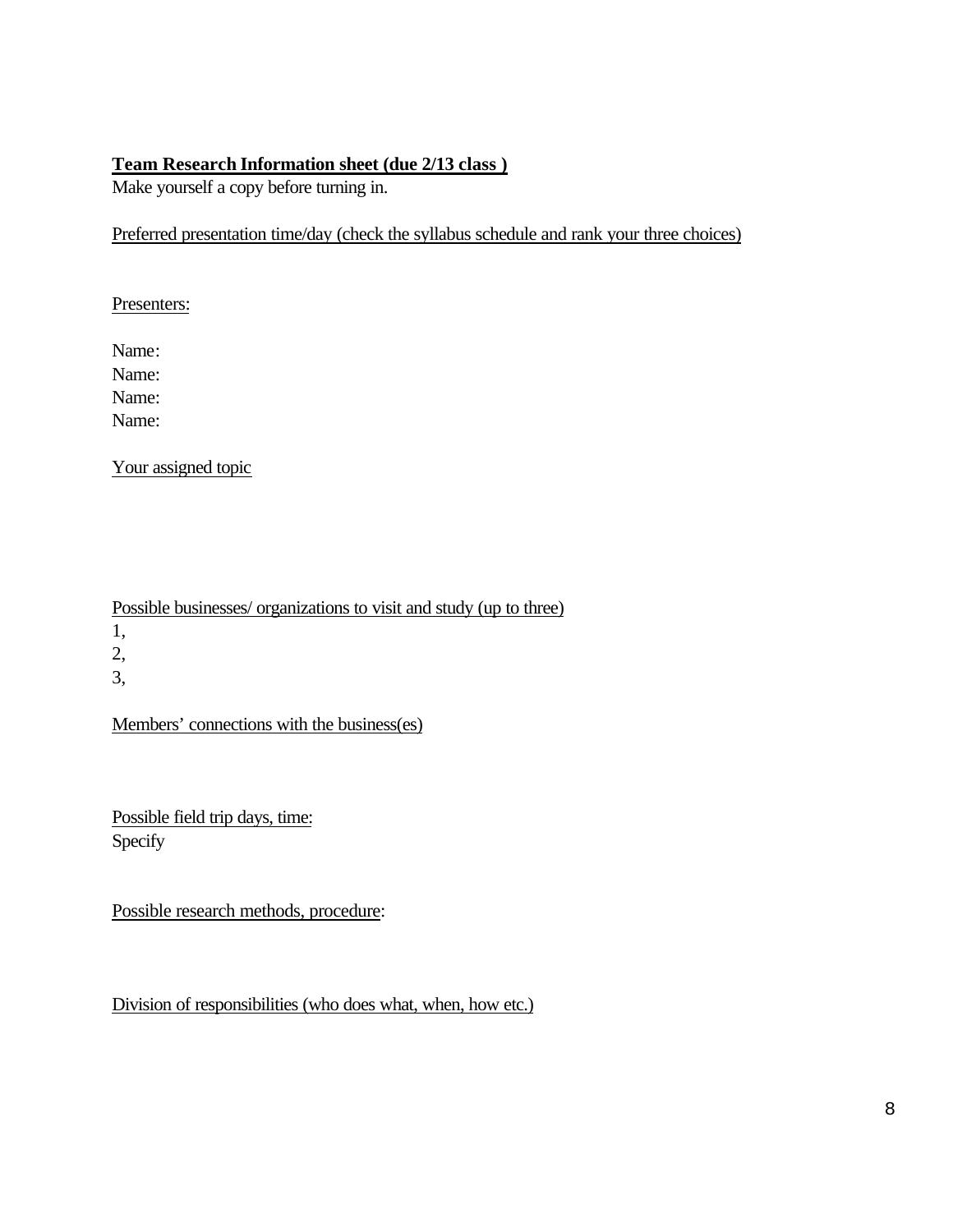# **Team Research Project 40 points**

(25 pts for research & presentation, 15 pts for Team's Executive Report)

Team formation (3-4 people in a team)

Team information sheet due in class

Team Executive Research Report due final's wk (see requirements attached)

One-page presentation outline & team peer evaluation due (right before your presentation) **\*\*Individuals reading from notes and/or unable to answer post-presentation questions from the instructor will receive individual penalty, that is, his/her presentation score will be lower than the team score.**

\*\* **Late turn-ins will result in 1/10 deduction of project grade for the team** \*\*

# **Research /Presentation Task**:

Your team will contact a local business or organization, profit or non-profit, to study any **one aspect** of the O.B. issues. Your field experience with the business should help you to understand and make sense of the organizational concepts as practiced or not practiced in real organizations.

Your field research methods should include at least three of the following:

Observing business activities there, interviewing, questionnaire surveys, serving as consultants, providing training, etc.

Your team will present your research to the class (make sure to make a formal invitation to the businesses you studied to attend your presentation if they choose so).

**I will not mediate any conflicts**. The whole team is responsible for the project. If there are signs of problems, deal with them. Choose your own team members with caution. Here are some tips:

- a. Observe individuals during the first two weeks activities of "net-working."
- b. If you're a trooper, don't associate yourself with a slacker unless you're on a mission impossible.
- c. Take initiative to ask and connect, instead of waiting to be asked.

# **I. Team Presentation grading criteria (25 pts. Grading sheet attached)**

- 1. Peer Evaluation sheet due in class on your presentation day
- 2. Start and Finish on time, total of 35 minutes.

A full 30 minutes presentation and followed by 5-minute questions from audience.

- 3. Power Point presentation is required. It is your responsibility to learn the operation system.
- 4. Presentation should demonstrate team spirit, equal participation of all members, smooth transitions among members and subjects, clear and creative introduction, content, conclusion, visual aids (if you have any).
- 5. Your objectives/goals should be clearly stated.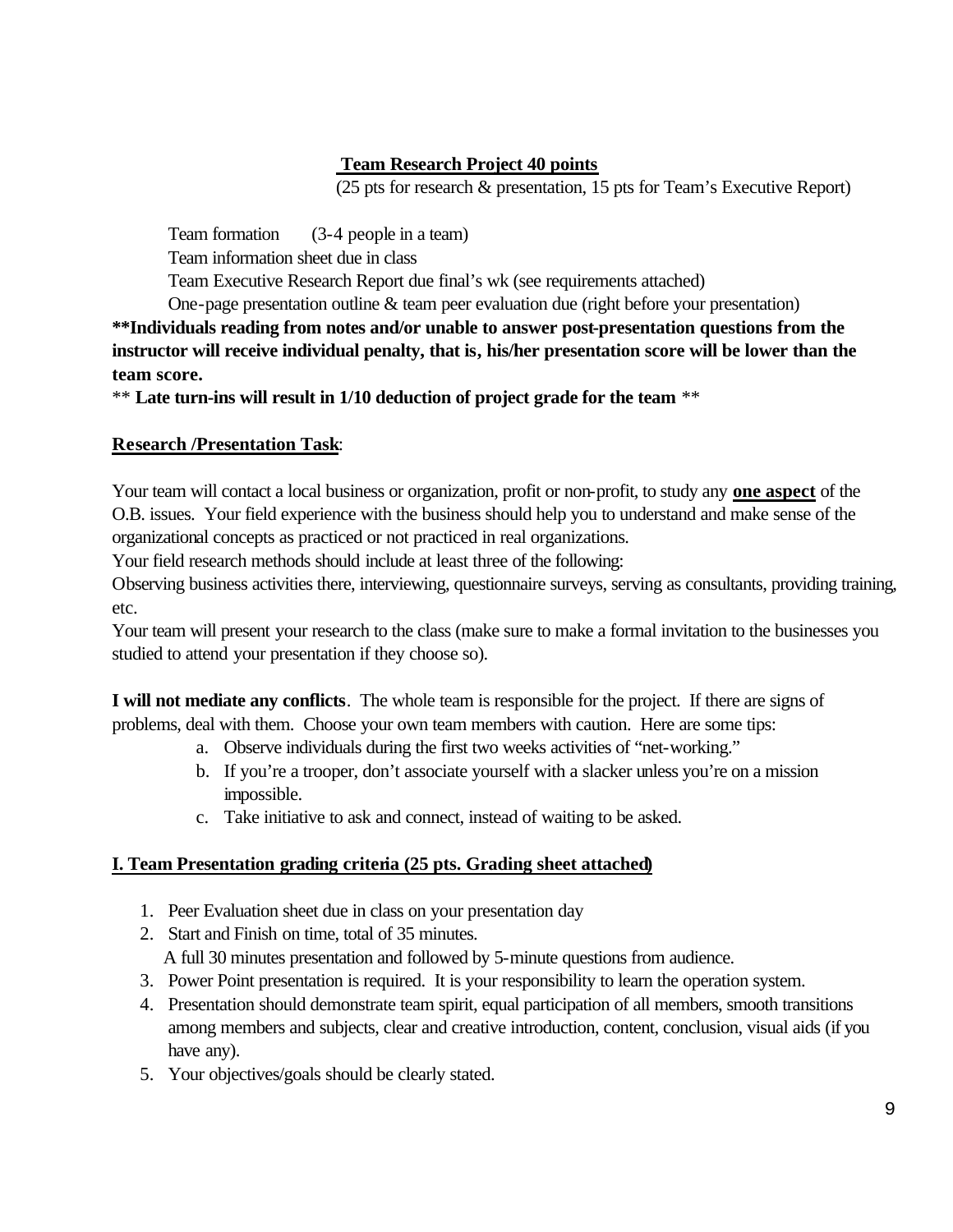- 6. Presentation strategies and tactics should be well conveyed through content, design, and clear transitions among members.
- 7. You invite audience participation.
- 8. Your presentation is lively, innovative, focused, and sustains audience interest.

 9. One-page presentation outline should include all presenters' names, section number, title, date of presentation, complete theme statement, complete supporting sub-theme sentences, and conclusion. The format should follow the suggested "Guidelines for Writing an Outline and Executive Report" (pages 14-18). Do not turn in power point slides, but a real outline. Outline is due right before presentation.

Topics for 2003 Spring Semester

Below research areas or topics will be randomly assigned to teams on 2/13:

- 1. Power and politics in organizations
- 2. Organizational structures and performance
- 3. Organizational change and environment
- 4. Organizational cultures
- 5. Creativity and/or innovation in organizations
- 6. Decision-making process in organizations
- 7. Negotiation dynamics in organizations
- 8. Group behaviors in organizations
- 9. Teams in organizations
- 10. Business ethics in organizations
- 11. Conflicts in organizations
- 12. Leadership practices and theories in organizations
- 13. Communication in organizations
- 14. Stress and/or stress management at the workplace
- 15. Goal setting and performance appraisal
- 16. Performance and rewards/incentives
- 17. Job design and employee participation
- 18. Motivation: process-based
- 19. Personalities/attitudes at the workplace
- 20. Diversity at the workplace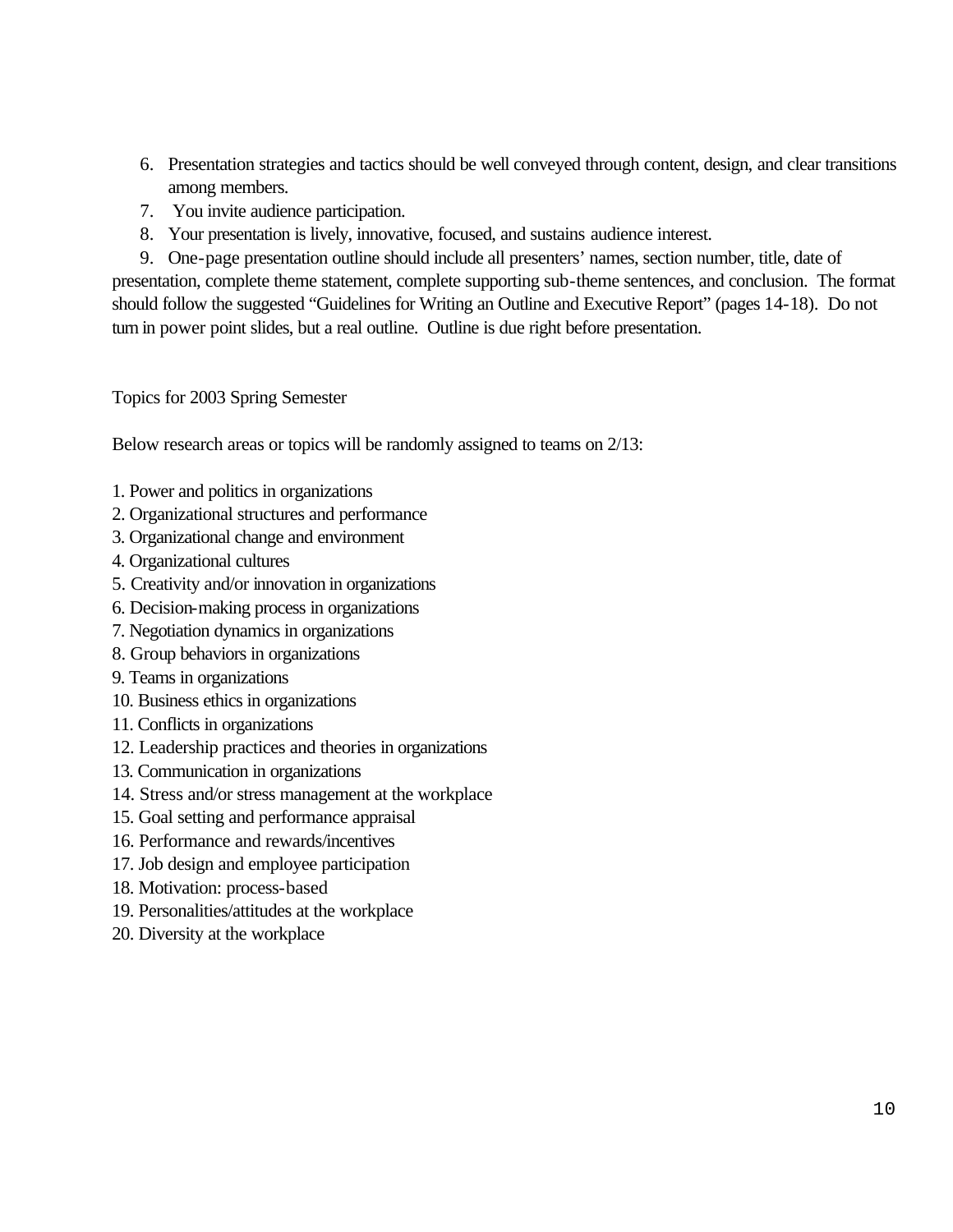Management 340 Sample presentation topics from previous semesters A golf course **Business Ethics** Organizational culture Organizational change and performance Organization and environment Innovation and creativity Employee participation extension and Performance appraisal Learning organizations Decision making process and behaviors Equity theory and practice Influence in leadership Social contract Power and politics in organizations Behavior modification **Impression management** Perception and attitudes **Organizations Topics**  Great Harvest Bread Campbell's soup Thompson Dental UM Soccer Team Iron Horse Bar Sean Kelly's Mackenzie River Pizza Company McDonald's **Costco** Sun Mountain Sports The Missoulian Police department Albertson's Bitterroot Motors Youth Home A local accounting firm American titles John Deere Saturn Wal-Mart Department of Corrections Delta Airlines A national firm  $\gamma$ Bob Ward's Great Harvest Bread **Subjects under presented, but encouraged** 

Weber's organization theory Organizational culture Media communication in Asian countries Diversity in hiring, training, and retention How to train teams Personality in hiring **Motivation** Motivation in customer service **Training** Hiring and training Creativity, innovation, and the brain **Benefits** Job design and motivation Training and rewards Stress management Management communication Technology and communication Team and performance appraisal Leadership Teams Training and performance Dealing with change Customer service Telecommuting and its impact Communication networks Business communication culture, management, success Business communication Interpersonal communication among people Personality tests and performance Rewards and performance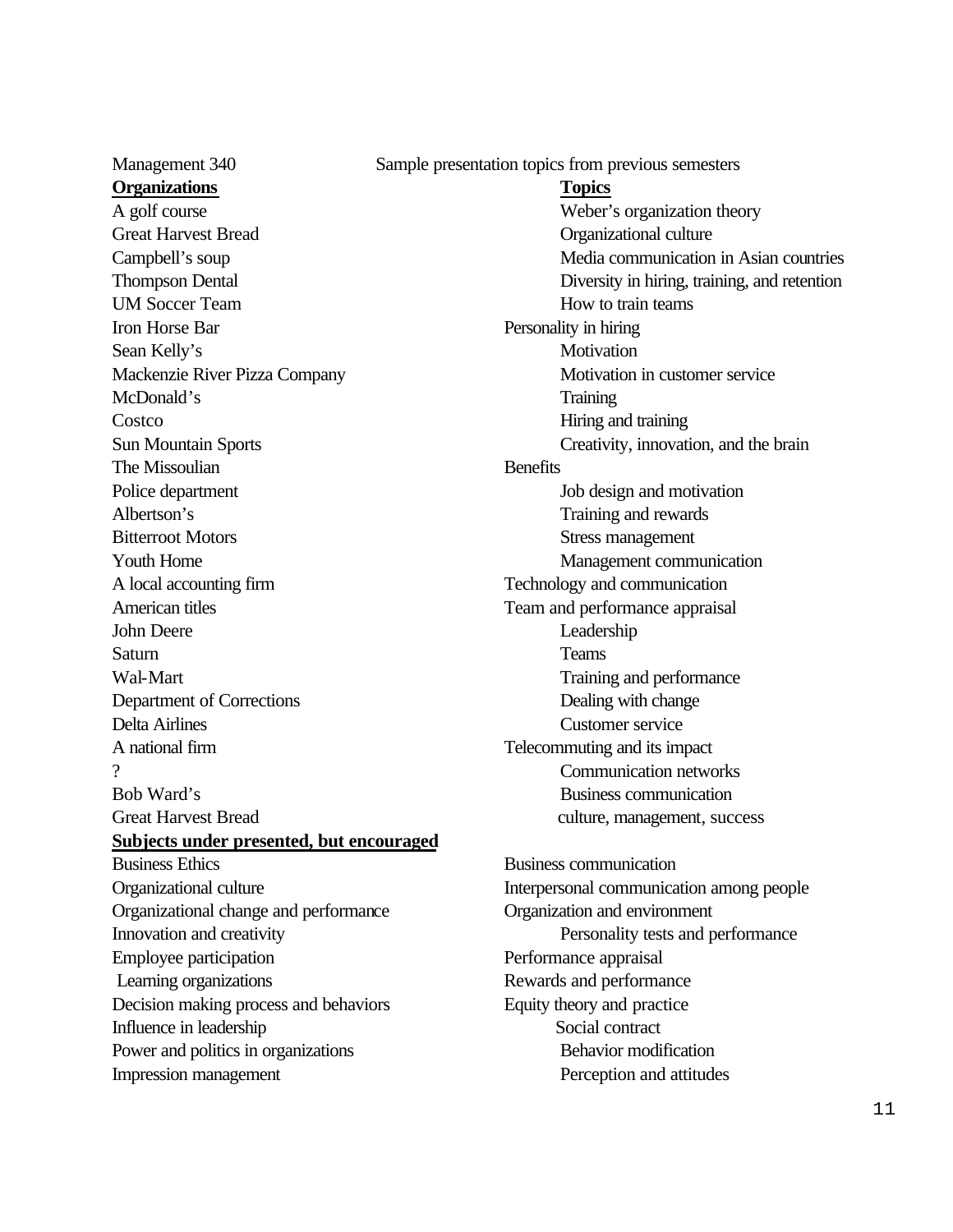Team behaviors Conflicts management **Management** Skills

Work force diversity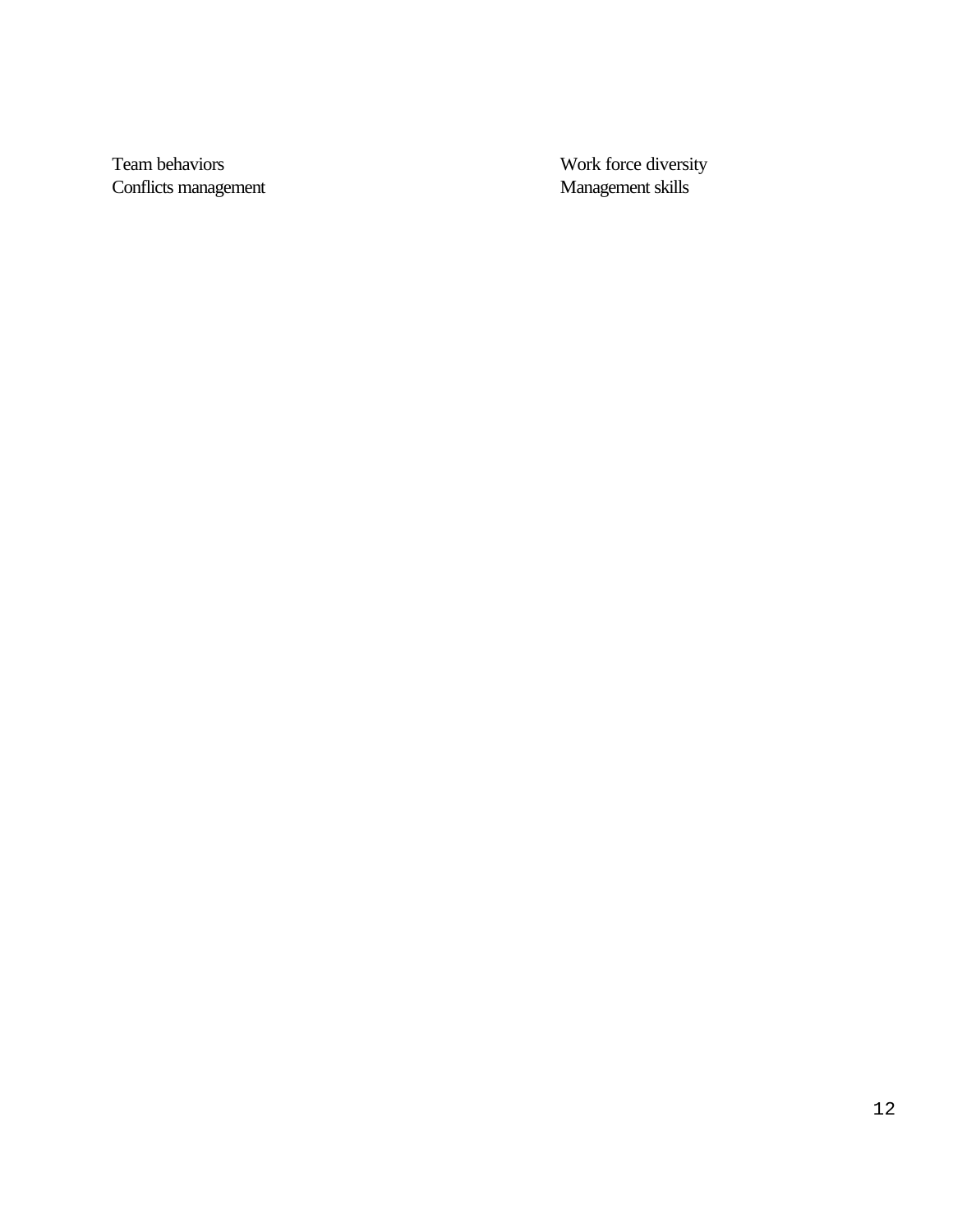# 2003 **Team Research Presentation Grading Sheet (25 points)**

Presentation date: Presentation subject:

Individual peer evaluation due on the day of your presentation

Reminder: your presentation is based on your field study of a local or national business or organization with respect to any **one aspect** of its management or organizational behavior issues.

 $E =$  Excellent (A)  $G = Good(B)$  I = Improvement Needed (C) L = Lacking (below D)

# **I. Time Management 5pts**

| Start on time:                        |  |
|---------------------------------------|--|
| Full 30 minutes content presentation: |  |
| Finish on time:                       |  |
| Full 5-minute $Q \& A$ from audience: |  |
|                                       |  |

# **II. Team spirit demonstrated: 5pts**

| Equal presentation of all members:                  |
|-----------------------------------------------------|
| Smooth subject transitions among members:           |
| Invited audience participation during presentation: |
| Comments:                                           |
|                                                     |

# **III. Content Organization: 10 pts**

| Clear thesis statement:                                                      |
|------------------------------------------------------------------------------|
| Creative introduction:                                                       |
| Clearly stated objectives/goals:                                             |
| Contents design clearly conveyed via topic arrangement, strategies, tactics: |
| Clear conclusion:                                                            |
| Creativity and originality:                                                  |
| Comments:                                                                    |
|                                                                              |

# **IV. Presentation Styles 5pts**

| Professionally written outline to professor prior to presentation (see sample): |
|---------------------------------------------------------------------------------|
| Lively, innovative, focused use of technology:                                  |
| Visual aids facilitate learning:                                                |
| Sustained audience interest/attentions:                                         |
|                                                                                 |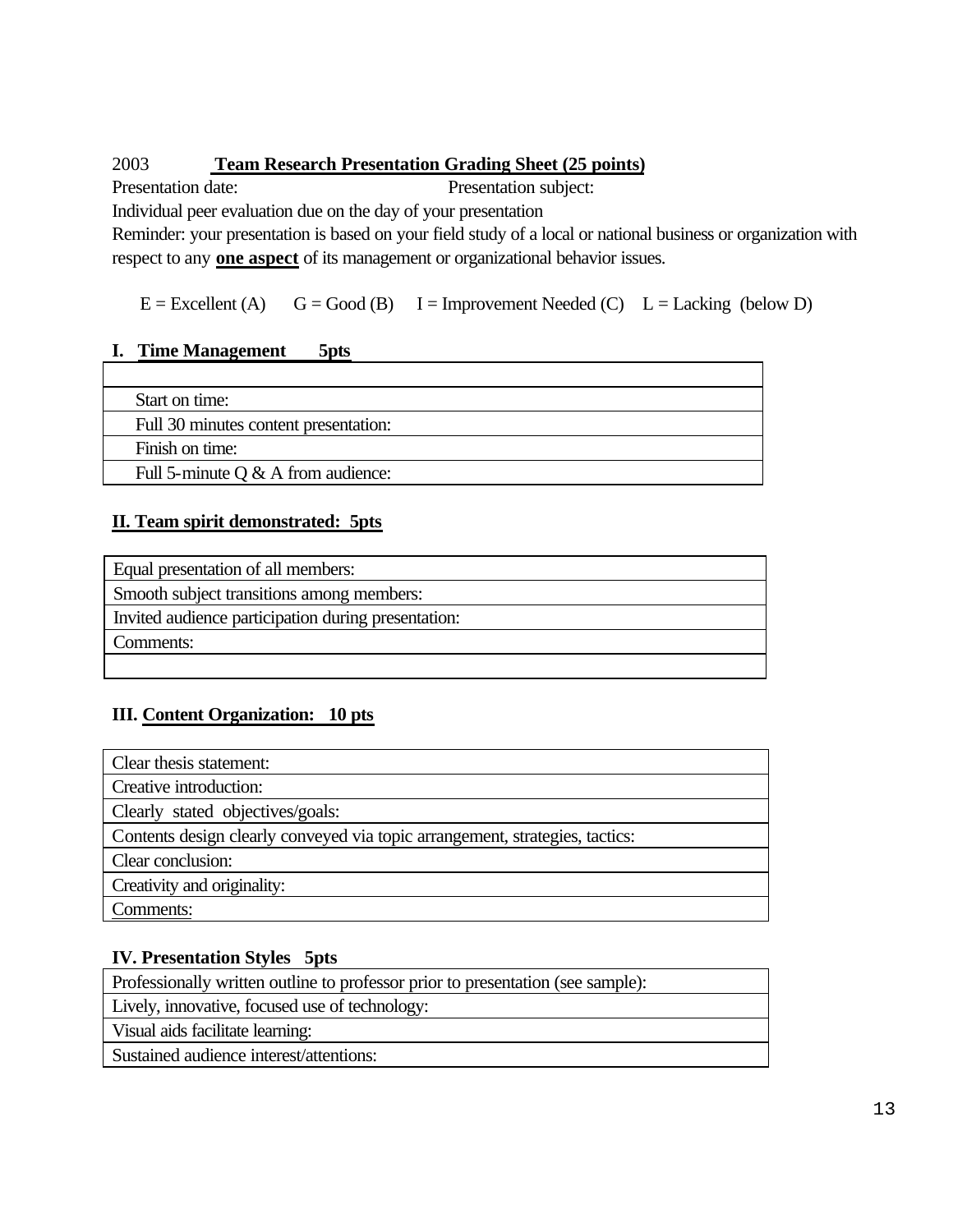**Confidential.** For instructor's use only. Due in class on your presentation day Name of evaluator:

# **PEER EVALUATION OF TEAM MEMBERS**

Please use the following form to evaluate your fellow group members for the team research and presentation project. You should NOT include yourself in the evaluations.

| <b>Member Name</b> | Meetings | Quality<br>Quantity | and   Cooperation<br>and Teamwork   Through | Follow | <b>TOTAL SCORE</b> |
|--------------------|----------|---------------------|---------------------------------------------|--------|--------------------|
|                    |          |                     |                                             |        |                    |
|                    |          |                     |                                             |        |                    |
|                    |          |                     |                                             |        |                    |
|                    |          |                     |                                             |        |                    |

# **Meetings:**

- 4 = Attended all meetings, arrived on time, stayed longer than the scheduled meeting time
- 3 = Attended most group meetings, arrived on time, stayed to length of time scheduled
- $2 =$  Attended some group meetings, and arrived late or left early on occasion
- $1 =$  rarely attended meetings, and when attending arrived late or left early

# **Quality and Quantity:**

- $4 =$  continuously provided valuable input into the project and facilitated discussions
- $3$  = provided useful input most of the time, and was helpful in getting tasks accomplished
- $2 =$ Ideas were weak and input limited, performed only work assigned
- $1 =$  Contributed very little, if at all, to the paper

# **Cooperation:**

- $4 =$  Led the group in establishing a cooperative team environment
- 3 = Sometimes led the group, provided the support for other team members on occasion
- $2 =$  Went along with whatever the rest of the group decided
- $1 =$ Created problems and was disruptive

# **Follow-through:**

- $4 =$ Completed assigned work on time and error free
- $3 =$  completed work on time with some changed required
- $2$  = required some prompting to complete assignments on time, several changes were required
- $1 =$  rarely completed assignments, work completed was often not useful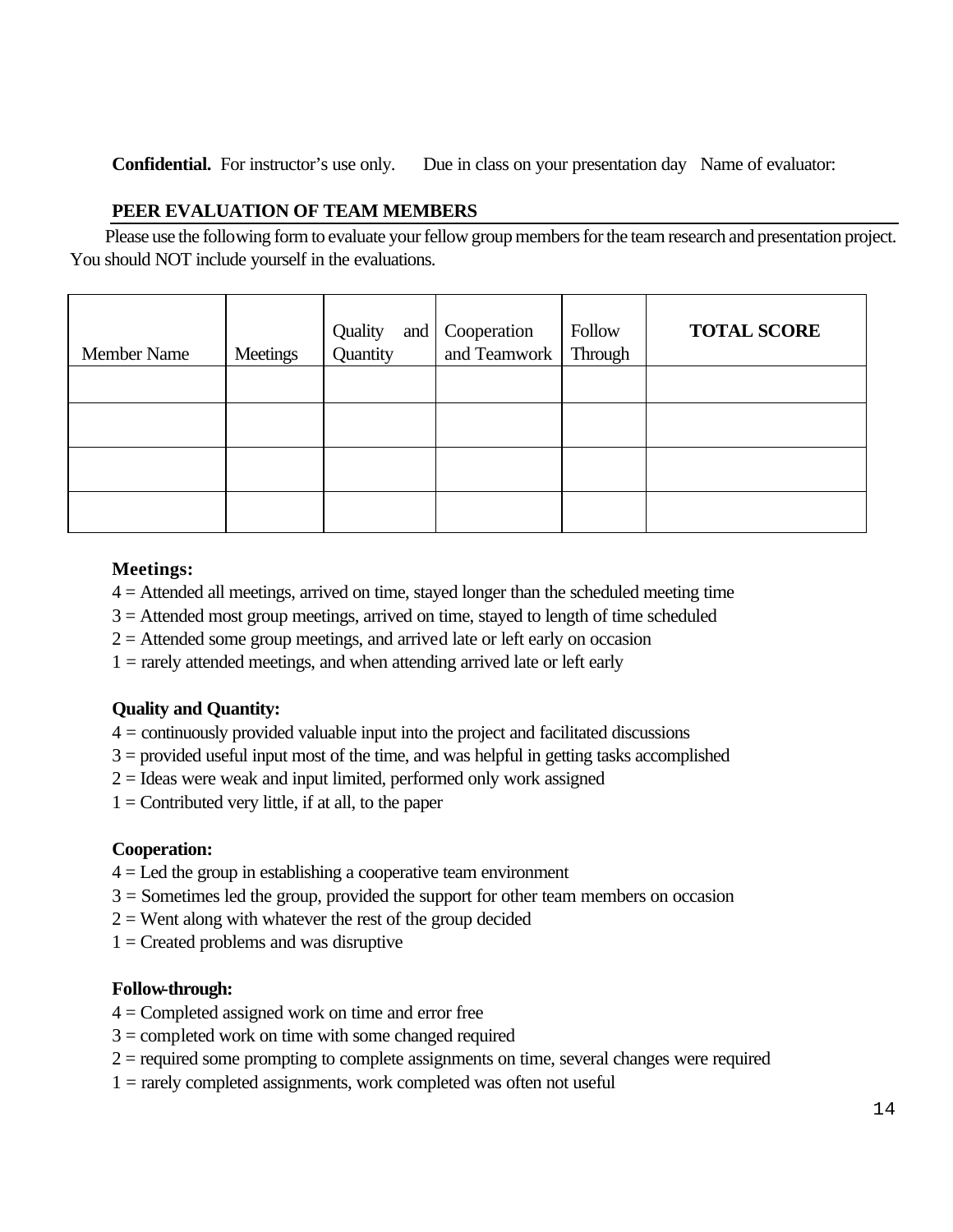Other comments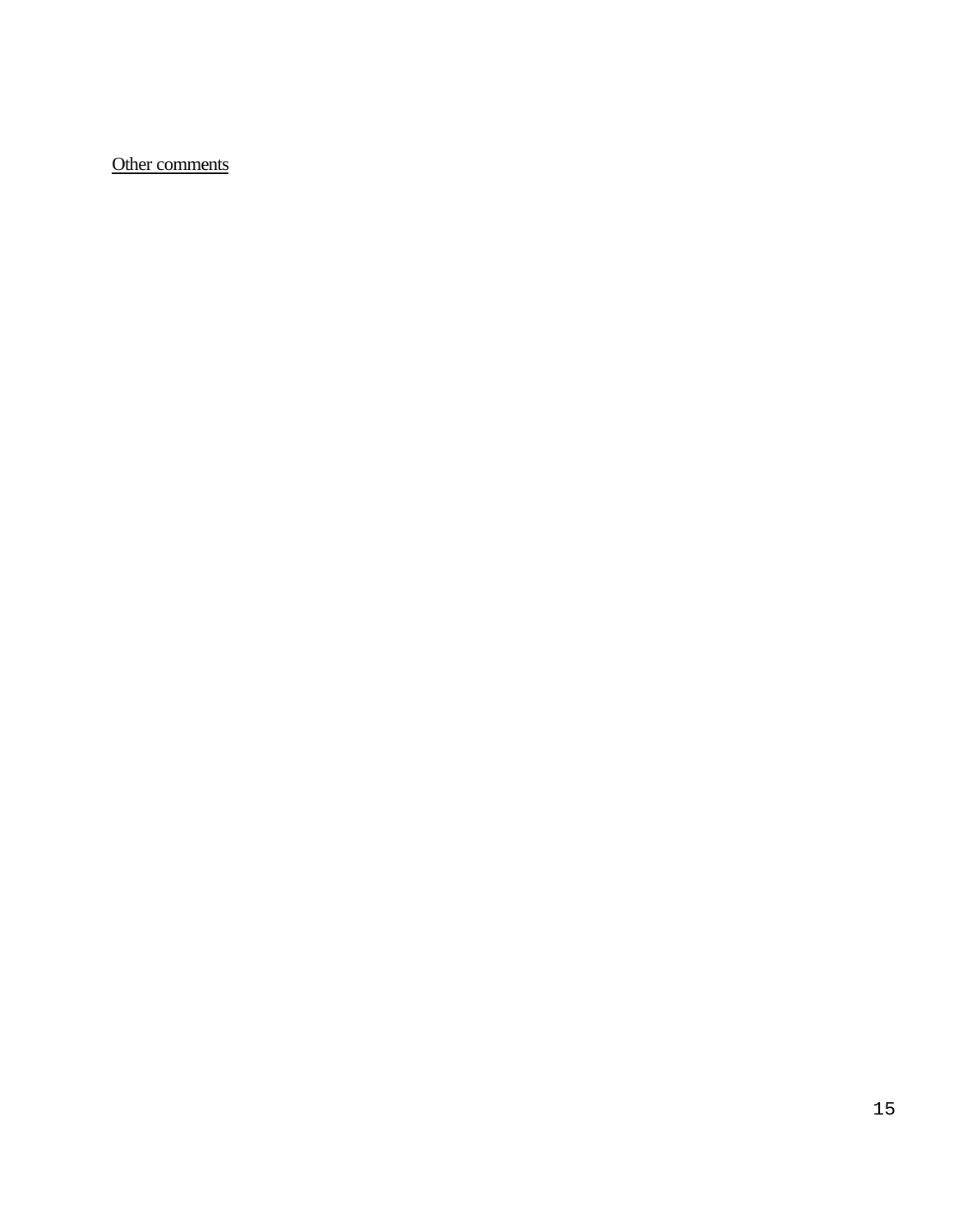## Dr. Li's 340 sections

# **Team Written Research Report Grading Criteria (15 pts. grading sheet below)**

- 1. Please read suggested guidelines for writing an outline and executive report in your syllabus before writing.
- 2. All team members will get one grade because the team turns in one report.
- 3. The written Executive Report should be 2-page, double-spaced, and 12 font. It should be a formal college level writing, not a transcript of your oral presentation. It should be a smoothly-flowing, essaytype writing. Do not use subtitles/subheadings.
- 4. It should include at least the following elements:
	- Cover page with title, team members' names, course etc.
	- a. Your theme statement sentence (do not use "how," "what," "why," in theme)
	- b. Each supporting argument is clearly stated;
	- c. Your selected research scope, topic, purpose(s), and rationale;
	- d. Describe and summarize your research methods, procedures and findings;
	- e. Conclude with implications to the study or management of O.B.

# **Grading criteria (15 pts)**

2 pts 1. Your report should be of formal college writing with correct grammar, sentence structure, contents organization and punctuations. It has cover page with title, team members, section number, and name of the organization studied. It is 2-page maximum and double-spaced in 12-point font.

5 pts 2. Your report has a clearly and succinctly worded theme statement with precise supporting arguments (1-3). You have also fully developed your supporting points with evidence from your research throughout you paper.

3 pts 3. You have clearly described your research scope, methods, procedures, and rationale.

5 pts 4. You have summarized your research findings and provided implications to the theories or practices of management and organizational behaviors in your paragraph.

Team grade: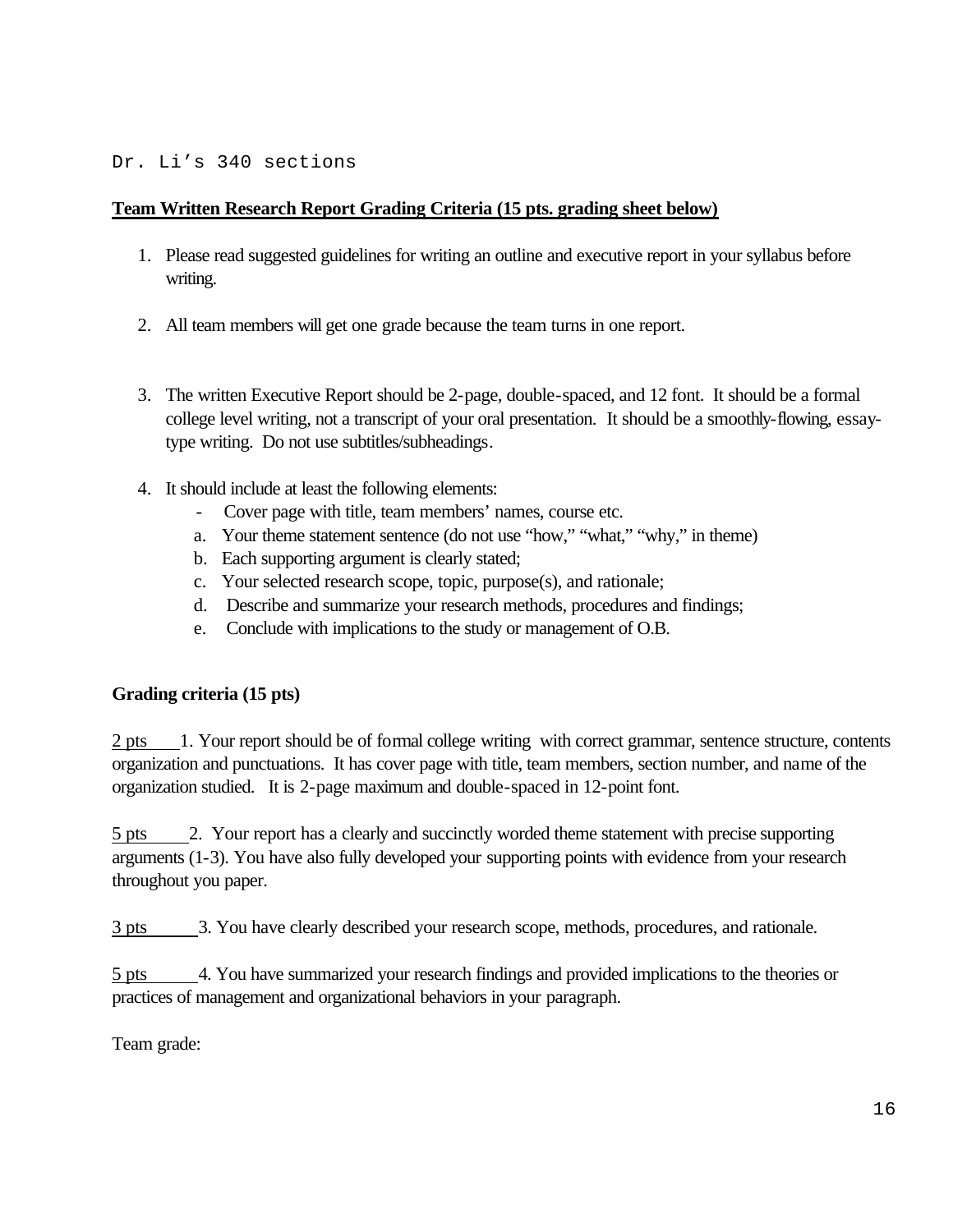# **SUGGESTED GUIDELINES FOR WRITING AN OUTLINE AND EXECUTIVE REPORT**

First find a topic you care about, something you can be passionate about. Writing about things you care a lot about will maintain your interest and make your writing more interesting for the reader.

View your writing as a process of discovery, not as a means to transmit information or answers that you are already know. Learn something even while you are writing.

Write down what you already know about your topic, in no particular order or format. Use research if you want. Once you have an idea of what you already know, ask yourself what you still want to learn.

In a first draft, do not be afraid to explore what seems to be bizarre or tangential. It's only a first draft and everything you write can be deleted or changed. No one but you has to read this draft. Often by letting your imagination run wild, you stumble upon your best insights.

In a first draft, do not worry at all about format, grammar, and spelling. What's important is content. You can always fix your mechanics later.

Do not think that your writing has to be perfect. That attitude creates writer's block because nothing will be good enough. Let your mind and your writing run free. There is always time to edit. Everything that has ever been published has undergone more than one draft. Everything you read has been edited.

Develop a thesis. A thesis is the point you want to make, a position you are willing to argue. Again, make it something you feel passionate about. Write it boldly in a declarative sentence. Do not make it a question. Do not be wishy-washy. Be specific as you can be. For example, I may want to write an essay about the Acme Company. A bad thesis might be: "I think the Acme Company may be a bad place to work." A better thesis would be: "The Acme Company is not a desirable place to work because its wages and benefits package are poor, there is little room for advancement, and management tends to be unresponsive to its employees."

After you have a thesis, develop three or four points that will prove your thesis. In the above example, the points are already stated: poor compensation, poor career advancement, poor management. Develop each point as a separate section of your essay. So your first section might start off: "Acme's wages and benefits are considerably lower than other similar companies in the region." Then DEVELOP your argument. Use facts, analogies, comparisons, statistics, personal stories, quotes, etc. to hammer home your point. Do this for each section. Put in as much that is relevant. Generally, the mistake made most often by writers is not giving enough support to their arguments. You must prove what you say. TELL what you want to say. Then SHOW why you are right.

After you have written your thesis and your points of argument, write your introduction and conclusion. An introduction should hook the audience–make them want to read more. Tricks for a good introduction might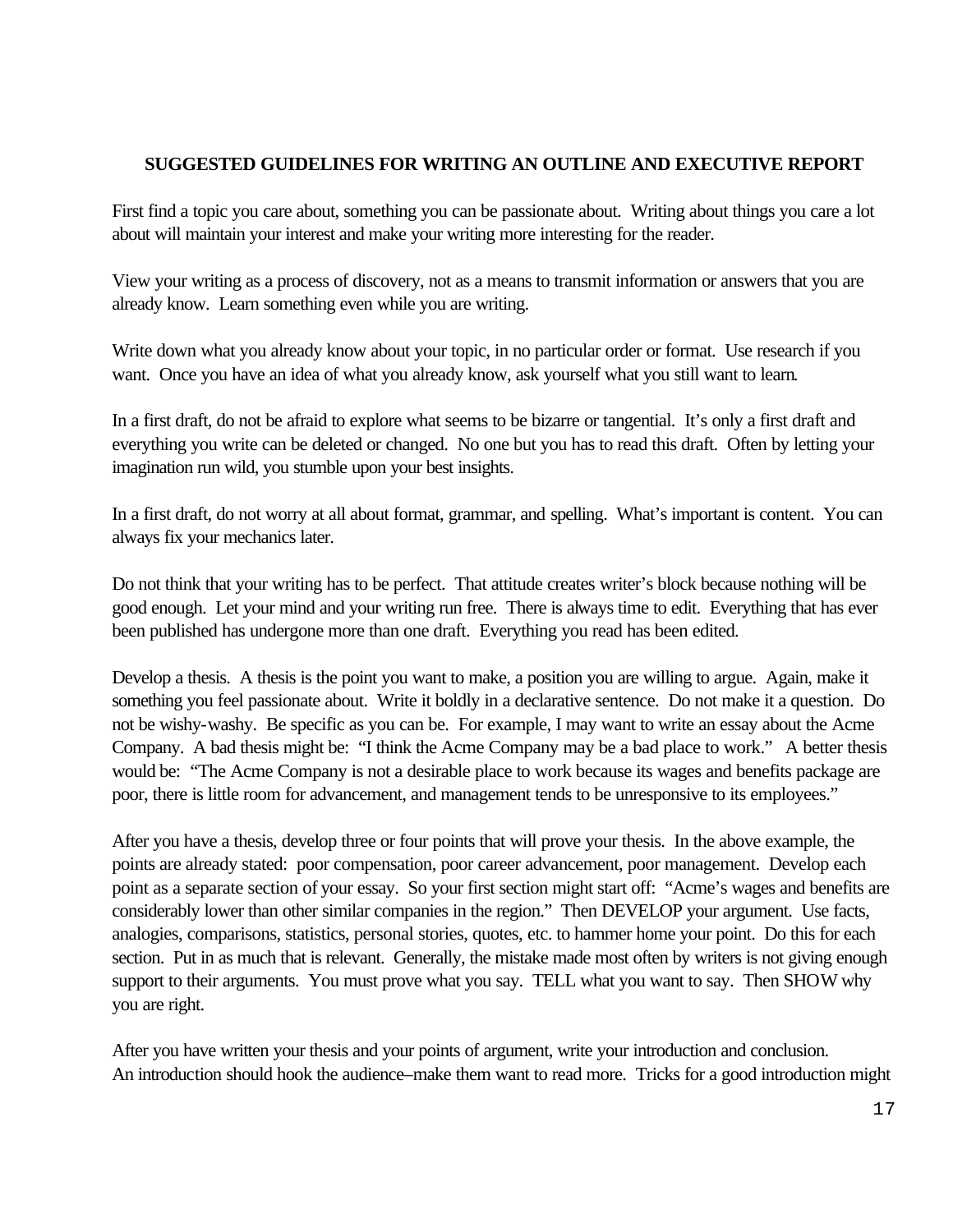be starting with a personal story, a joke, a question to be answered, a problem to be solved, and a relevant quote. For example, in an essay about the Acme Company, you might start by saying: "Joe Smith, an Acme employee for two years, has gone without a raise since his start with the company ...." Remember an introduction will introduce the readers to your topic with something that will make them care enough to continue reading.

A conclusion should answer the question: "Now what?" Now that you've made your point and proved it, what might this mean to the reader in the future? To others? To the country? You might conclude with the idea that since Acme is such a bad company to work for, they will have an increasingly difficult time recruiting workers, service will be hampered, and the company will eventually fail if it does change its ways. Or you might keep it personal: "I would never choose to work for Acme and will take my search to other companies that offer more of what I want …"

A good essay will start out in general terms in the introduction, gradually narrowing to the thesis. The essay should then stay within the thesis, proving that thesis. It then will broaden out again with generalities in the conclusion.

# INTRO:

Joe Smith, an employee of Acme Company for two years, has never received a raise ….."

THESIS: "Acme is not a desirable place to work because …."

SECT. 1: Acme's wages and benefits are the poorest in the region …

- a) a comparison study of wages of other companies
- b) Joe Smith gets burned out because he has no vacation
- c) Acme employees are eligible to food stamps

SECT. 2: "There is little room for advancement at Acme …"

- a) there is no career ladder at Acme …
- b) compare other companies' career ladders
- c) Jane Doe has worked ten years for Acme, and despite good work performance, has never been promoted …

SECT 3: "Acme management is unresponsive to employees …"

- a) there is no written personnel policy; no grievance procedure
- b) there is no way for employees to make suggestions
- c) compare other companies' methods of treating employee complaints and suggestions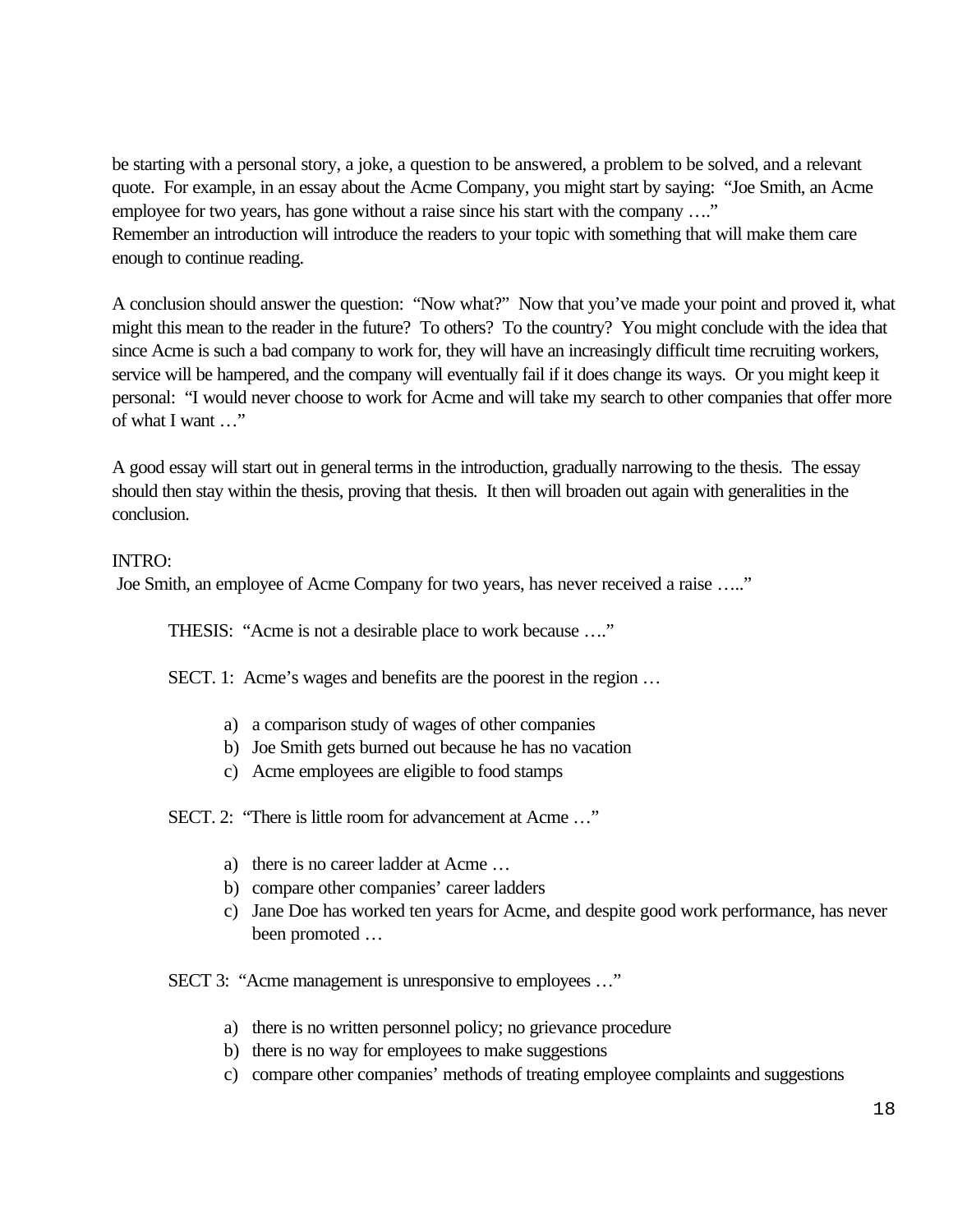d) Billy Buck was fired for trying to suggest an alternative way to make Acme buttons

#### CONCLUSION:

"Acme has a deserved reputation in the region as unfriendly company for employees … Eventually, no responsible, hard-working employee will want to work for Acme … their quality of goods and services will suffer ... eventually, the company will have to close its doors ..."

#### **Suggested tips for writing an Executive Report of Field Research**

#### **I. Food for thought prior to writing**

1. **Focus**: What is my theme statement? What components of my research project should be summarized in my theme statement? What questions can you ask yourself to construct a theme statement? For example, are you asking one question as an overall theme for your paper with 2-3 inter-related parts? Are you drawing general conclusions based on your analysis of all parts of your question?

Example of a general question:

How does employee training contribute to job satisfaction?

Example of a general statement from a question:

Human communications across borders are influenced and shaped by cultures. Do cultures, however, share the same interpretation of what communication is and does?

Ask yourself: Can I summarize my question in one sentence? Is the FOCUS of the paper clear? Can I clearly state the class of phenomenon and the importance of the topic?

2. **Evidence**: Do you cite or refer to specific, detailed observations, including exact words or nonverbal expressions where necessary?

#### Example:

To support that the Iron Horse owner, Karen, has been successful in hiring the best wait staff by using the Myers-Briggs test in pre-screening, you need to provide one or two observed behavioral incidents of a waiter or waitress. You must make a link between the evidence and your analysis.

Ask yourself: If the reader challenged my analysis, what evidence would I provide to defend my conclusions? Have I employed the best way to describe my METHODS for collecting data? Can I succinctly and cogently describe how I produced my information?

#### **3.** Connection**: Have you explained why you think your evidence warrants your conclusion?** Example:

Five of the ten front line supervisors we interviewed attributed the high turnover rate to the senior manager's work style; this indicates the drawbacks of the micro-management practice in this company.

**Ask yourself**: If the reader challenged my interpretation of the evidence, how would I respond? Have I completed the ties between the evidence and the conclusion or assertion here? Can I feel confident about the claims I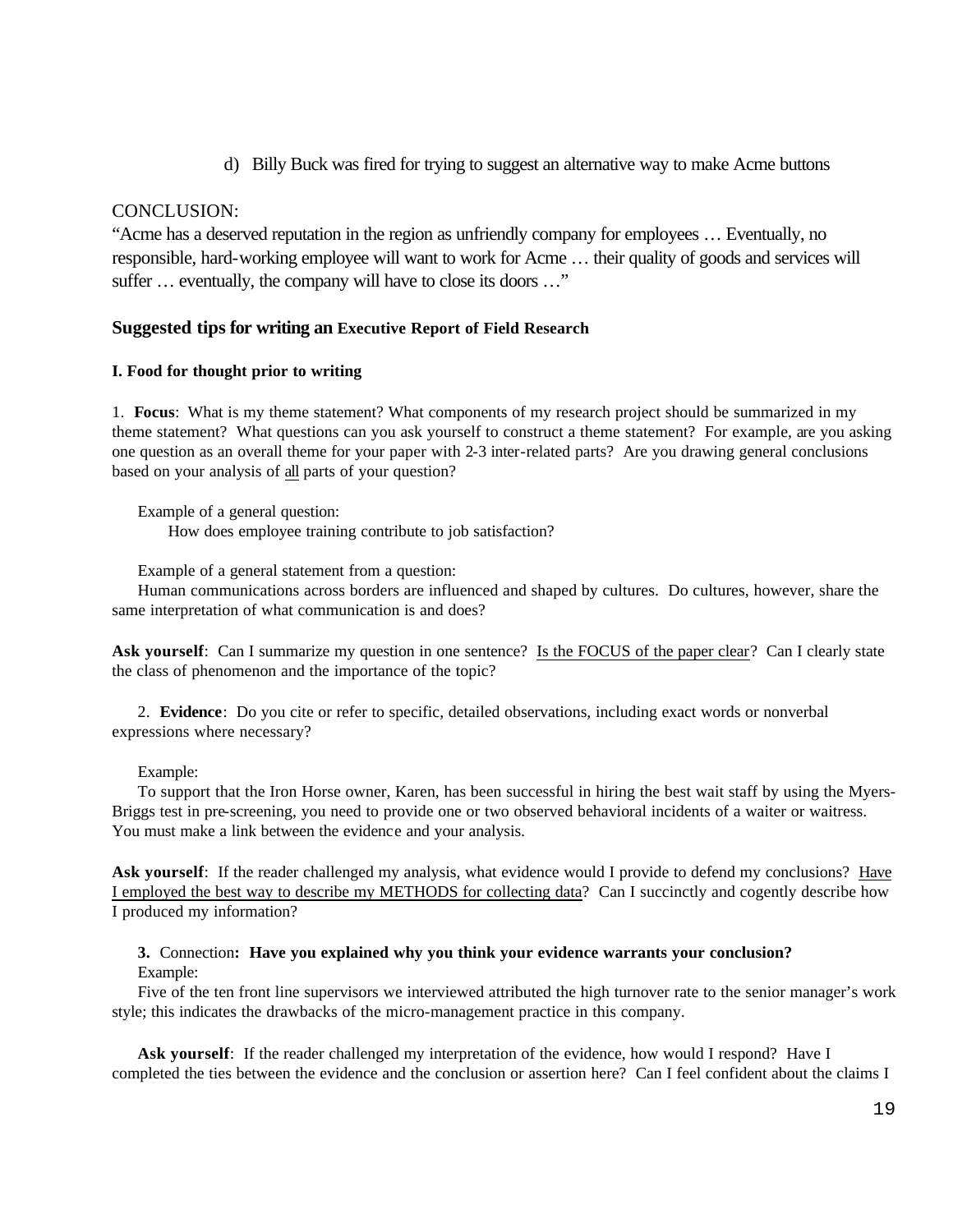am going to make given the observations/interviews/texts I have collected? Will my readers think I have done enough research and provided enough examples to support my claims? If not, how do I justify my conclusions?

4. **Use of Class Material**: Have you drawn on material from class that is relevant to your analysis (including lectures, books, discussion)?

**Ask yourself**: Did we discuss or read about anything in class that helps me understand this incident better? Have I clearly demonstrated the significance of the IMPLICATIONS of my study? Can I feel confident that I am adding something important to the study of communication? Have I adequately addressed the question: "So what?"

#### **Format for Executive Reports of Field Research**

The idea is to move from a broad, general discussion of issues to the specifics of your study, then back out again to broad, general conclusions? imagine an hourglass format.

1) Start with a general introduction to your topic that you think will suck your reader into the vortex of your paper. Try to make this section interesting rather than precise, and make sure your writing is captivating. The reader will be asking: **Should I read this?** 



 **already?** 2) Follow the introduction with a rationale, such as what other scholars/practitioners have said about the general issue of concern to you and how your study will contribute to this field. Criticize shortcomings in the literature, especially those that will be addressed in your study. Be sure to be quite specific about the specific and unique issue addressed by your study. The reader will be asking: **What are they adding to what we know** 

3) Now get down to the nitty-gritty of how you did the study. Who did you study, when, and how? Describe the group of respondents as specifically as possible without revealing individual identities or information that would make it possible for others to identify individuals. Be sure to attach copies of any instruments you used (surveys, interview questions, observational grids). Also describe the circumstances of interviews (Face-to-face or phone? Where? How long? Audiotape or notes?). The reader will be asking: **How exactly did they get the information to answer their questions?** 

4) Then discuss specific findings from your study. For this assignment, it is likely this will include answers to interview questions organized by themes and substantiated by quotations and observations, if pertinent. Be sure also to present contradictory information or information contrary to what you expected to find. The reader will be asking: **What specifically did they find and can I trust the data?** 

5) Then move back out to a more general level of abstraction to address what your findings mean, especially in terms of your research focus. In general, did you find what you expected? How do your findings pertain to theory or practice? What are the limitations of your study and interesting further questions that arise? (You can see how this might link up to another hourglass—the next study). The reader will be asking: **So what? What difference do their findings make?** 

5. **Writing**: Is there an introduction, body, and conclusion? Is background material explained clearly? Are major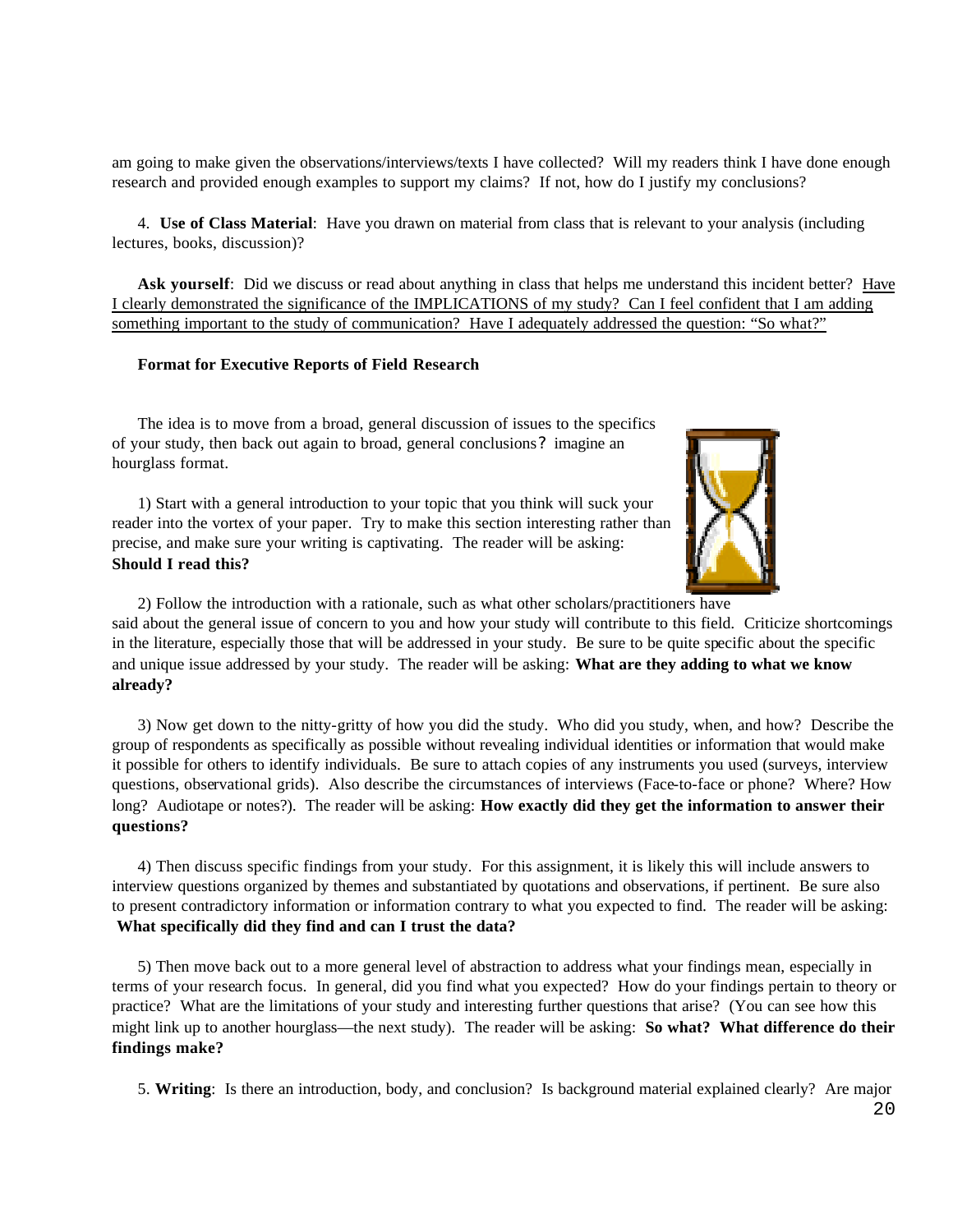points in the body indicated clearly (preferably with subheadings)? Are paragraphs organized around topic sentences? Are sentences formed well and words spelled correctly (That's a joke!)? Are citations used appropriately? Above all, is the writing clear and easy to understand?

6. **Creativity and Insight**: Have you approached the assignment using your own ideas? Have you given the reader insights that he/she would not otherwise have had?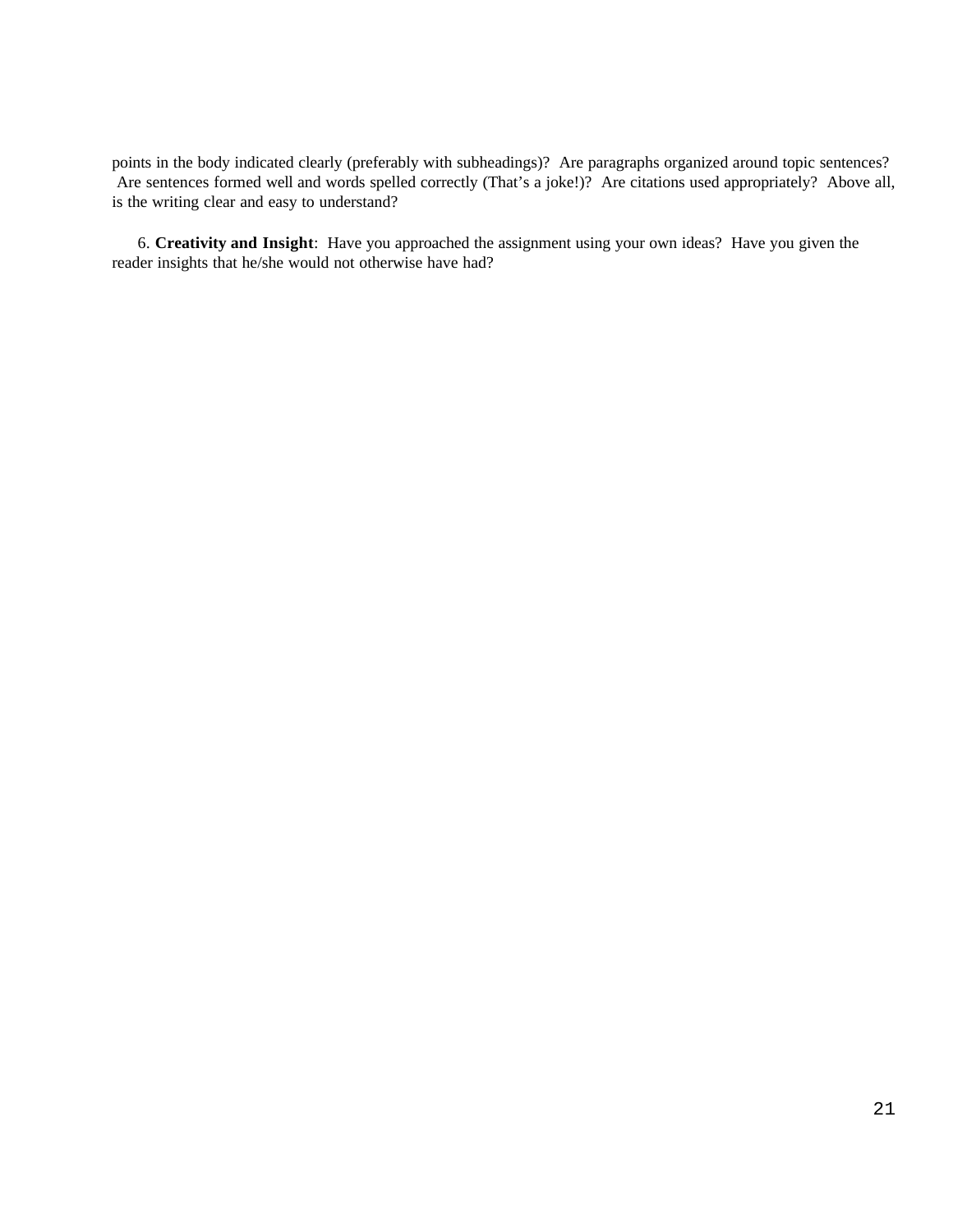# **Management 340 Team Contract due 2/4 class (Spring, 2003)**

By turning in this contract on  $2/2$  in class, you've agreed to live up to the expectations of the course. Make a copy before turning in.

| Name:      | Student I.D.           |
|------------|------------------------|
| School Yr: | E-mail:                |
| Major:     | Expected grade: (A-F): |

Work/Volunteer experience:

Expected absences and reasons:

My learning style is: (or I learn best if…)

My expectation of my research team:

My expectations of Professor Li:

My talents/hobbies: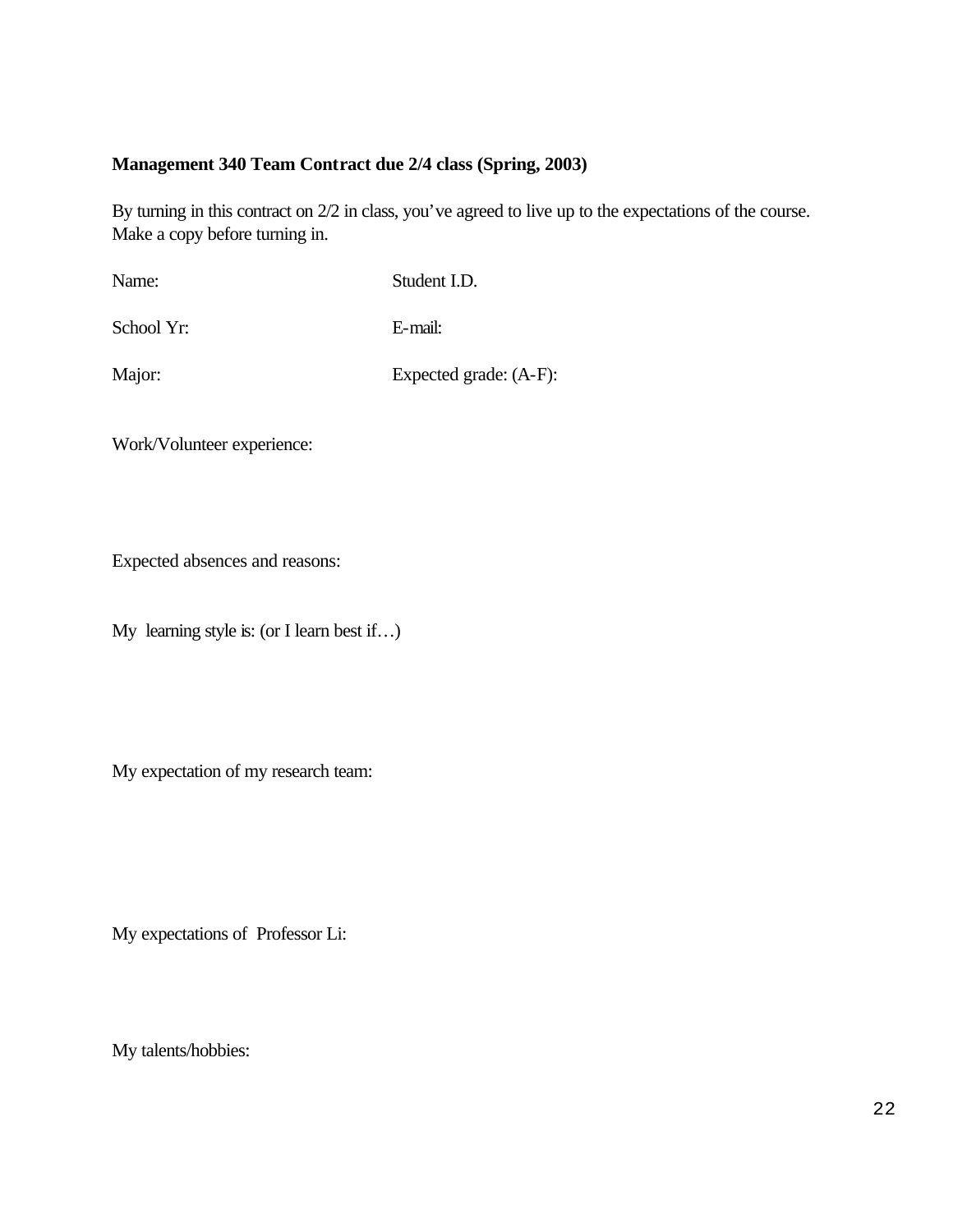First Day Teaching

- 1. Intro: Dr. Li, course, section
- 2. Survey exercises:
	- a, stand up all, seniors sit down, juniors,
		- b, stand up all, first category to sit down: not wanting to take this course but have to;
		- c, second category: neutral, not in love w it but give it a try;
		- d, third category: fall in love, want to marry to the content, make career out of 340.

4. My reputation of teaching this course:

**Accent**. I have an accent (past semesters evaluation, "I don't understand your English and you don't even speak good English." "You should not teach because of your English," "I hate your class and that's why I never attended your class."

Suggestion: take it as a challenge; use it to your advantage in future job seeking as you've been exposed to non-native speakers and have had some cultural experience; Or switch to other X sections by Dr. xxx if my accent hurts your learning.

**Spontaneity**. Type A blood. Type A personality. Going off the track in lecturing with example, news of the day, stories, input from students. It requires students to piece things together if I run out of time to tie the loose ends.

**Semi-structured**. No outlines because each chapter has one. No teaching notes to distribute or post on web because of my spontaneity in teaching. Changes are sure but I'll try to stay w the schedule.

**Cross-cultural experience.** In the past 5 years of teaching this course, I had only one student out in final evaluation, whose concern was "this is not an international business class and you've introduced too much of it."

My rationale: demography of MT and the US can use the info that I accumulated from my past professional experience in international business and my bi-cultural experience as a Chinese-American.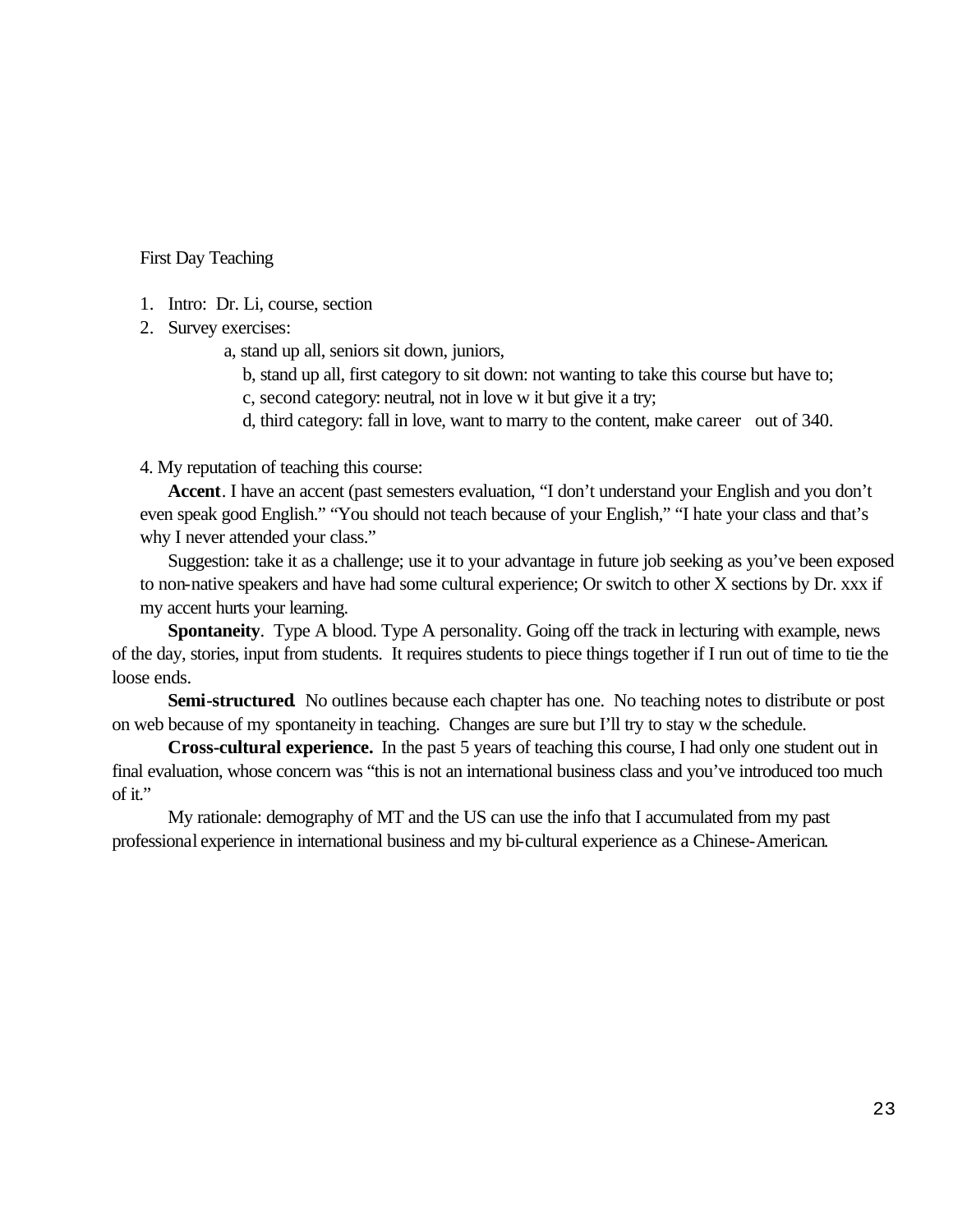# **09/07/2000 Mgmt.340 Chapter One**

- i. Exercise: a, Corp. Man & Woman; b, "Best Place to Work"
- ii. Why Studying O.B.
	- 1. What is O.B.
	- 2. Current trends of O.B.
	- 3. Historical development of the field
- iii. Characteristics of O.B. discipline
	- 1. Interdisciplinary
	- 2. descriptive vs. prescriptive
	- 3. making less in academic vs. corp. world
- iv. Group Exercises
	- 1. case on p. 24
	- B. survey on p.25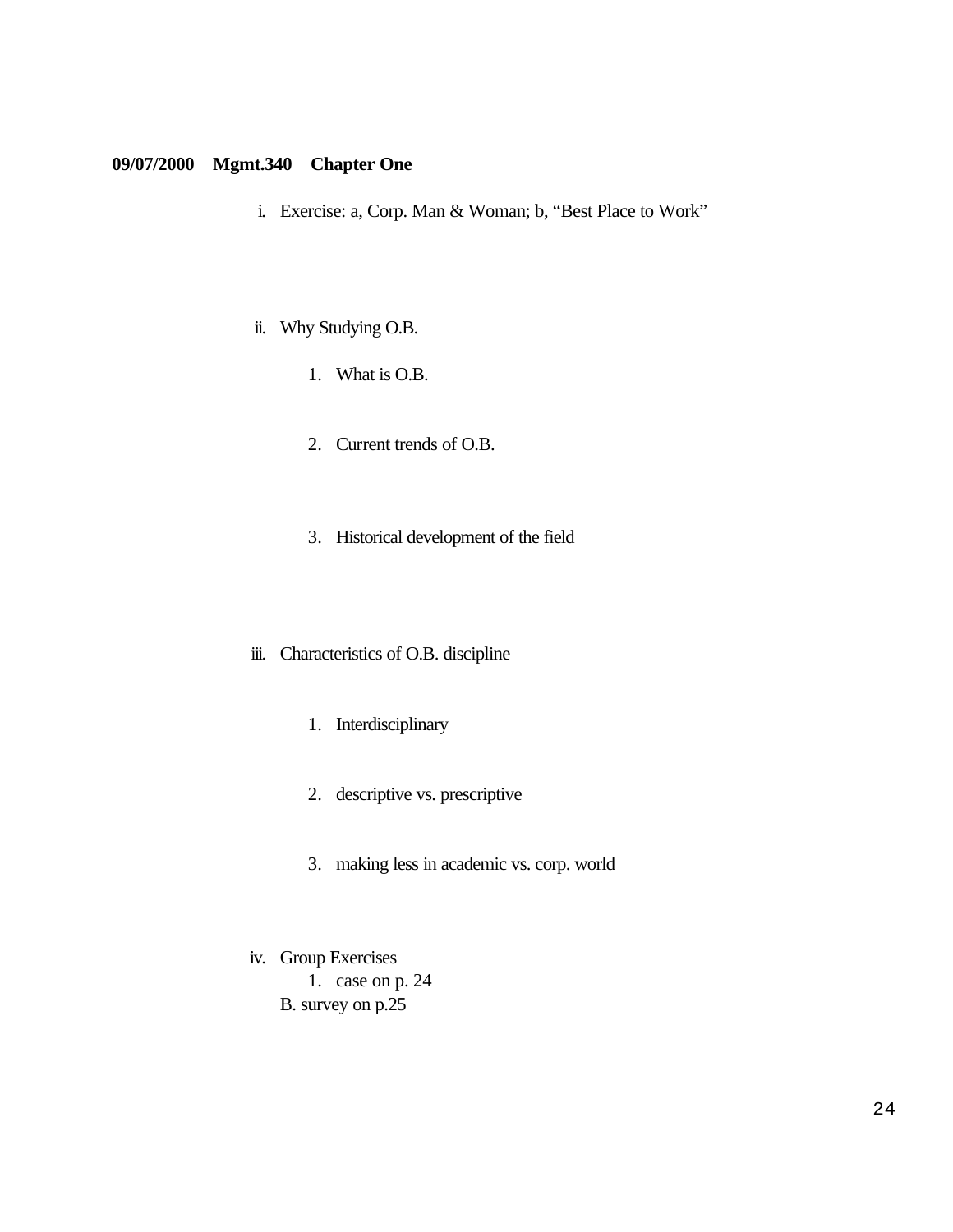September  $1^{st}$ .  $2^{nd}$  class Chapter 1 I. Defining Management & Organizational Behaviors II. � Retrospective perspectives A. The Classical school F. Taylor's Scientific Management H. Fayol's Principles of Management Max Weber's Bureaucratic Organization B. The Behavioral school Hawthorne study – human relations D. McGreger's theory X, theory Y C. Quantitative school: Management Science The Systems theory Herbert Simon D. Contingency theory Coexistence of "mechanistic" and "organic" management systems E. Contemporary Outlook Henry Minzberg's on Managers (5 roles) Harvard Ghosshal and Bartlett on "Building three core processes' Building blocks of OB (p.16-18) D. Future perspectives A. Impacts: information systems, globalization, diverse workforce B. Consequences: Redefining management, manager, organizational behaviors C. Trends: Responsiveness, team-based, challenges (p.24, figure 1.3)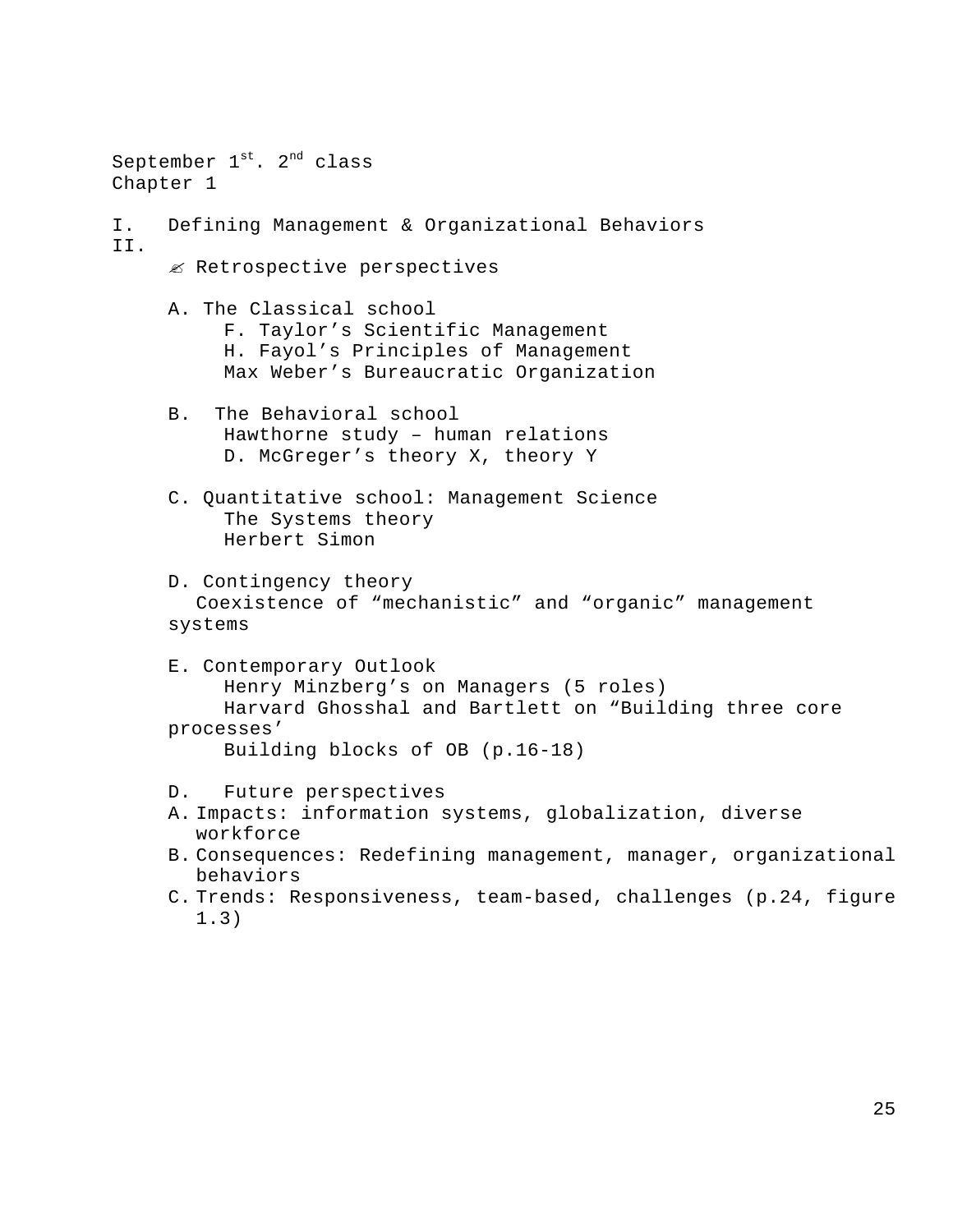## 9/19/00 Chapter 3 Workforce Diversity

What does "diversity," in the general sense, mean to you?" What does "cultural diversity" mean to you? What have been the causes or reasons for "diversity"? What have been the causes or reasons for the "workforce diversity" in the U.S.?

- I. Defining Diversity
	- a. Ecological system's perspective
	- b. Cultural perspective
	- c. Management perspective
- II. History and Trends in Workforce Diversity
	- a. Civil rights movement: E.E.O.; Affirmative Action and globalization
	- b. Traditional approach to create diversity: gender, racial, ethnic
	- c. Future approach: the fittest survives and sustainability
- III. Domestic and Global Factors to Workforce Diversity
	- a. Job market
	- b. Growing purchasing power of the non-traditional consumer segments
	- c. Global expansion
	- d. Decline birth rate but long life span of the Western
	- e. Demographic and global change in the U.S. workforce
- IV. The Value of Workforce Diversity and Controversies
	- a. Melting pot vs. Salad Bar
	- b. Assimilation vs. "when in Rome …"
	- c. English-only rule (case p.60)
- V. Cross-cultural Differences and Similarities
	- a. 165 definitions of "culture" in 1986
	- b. Socio- and linguistic- anthropological perspectives
	- c. Geert Hofstede findings:
- $\mathscr{\mathscr{A}}$  Individualistic vs. collectivism
- $\mathscr{\mathscr{E}}$  High vs. Low Power distance
- $\mathscr{L}$  High vs. Low uncertainty avoidance
- $\mathscr{A}$  Masculinity vs. Femininity
- $\mathscr{L}$  Long term oriented vs. short-term oriented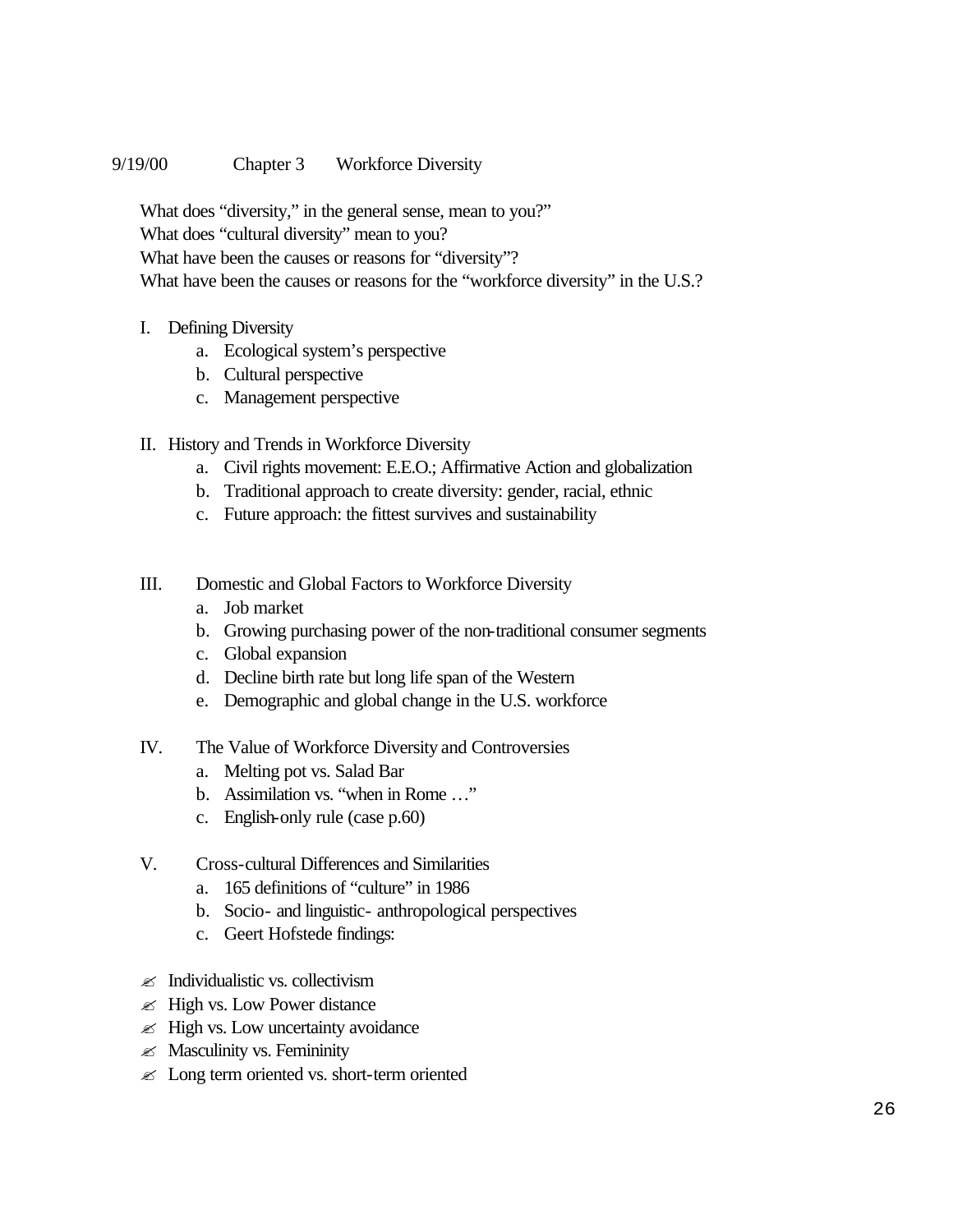## **Chapter 4: Foundations of Individual Behaviors**

Primary Goal: Understand some basic concepts regarding the psychological aspect of human behaviors that are related to org. and management.

Secondary Goal: Some knowledge and skills to enhance quality life and personal relationship, such as perception shift skills, etc.

#### I. Psychological Contract: Definition

Contract Components: Individual contributions Inducements Person-Job fit Levi Strauss case

- II. Personality in Organization
	- A. Defining Personality
	- B. Personal Attributes
	- C. Attribute Categories: Personalities **Attitudes** Perception **Creativity**
	- D. Critique of the "Big Five" framework
	- E. The Myer-Briggs Framework: S, I, J, P
	- F. Locus of control
	- G. Critique the theories and their suggested formations of "Self-efficacy," "authoritarianism," "Machiavellianism," "self-esteem," "Risk propensity."
- III. Attitudes, Perception, Creativity
	- A. Attitudes: Definition Attitudes: Structure Affective **Cognitive** Intentional
	- B. Perception: Definition Attribution Theory Perception Procedure
	- C. Creativity: Definition Creative Process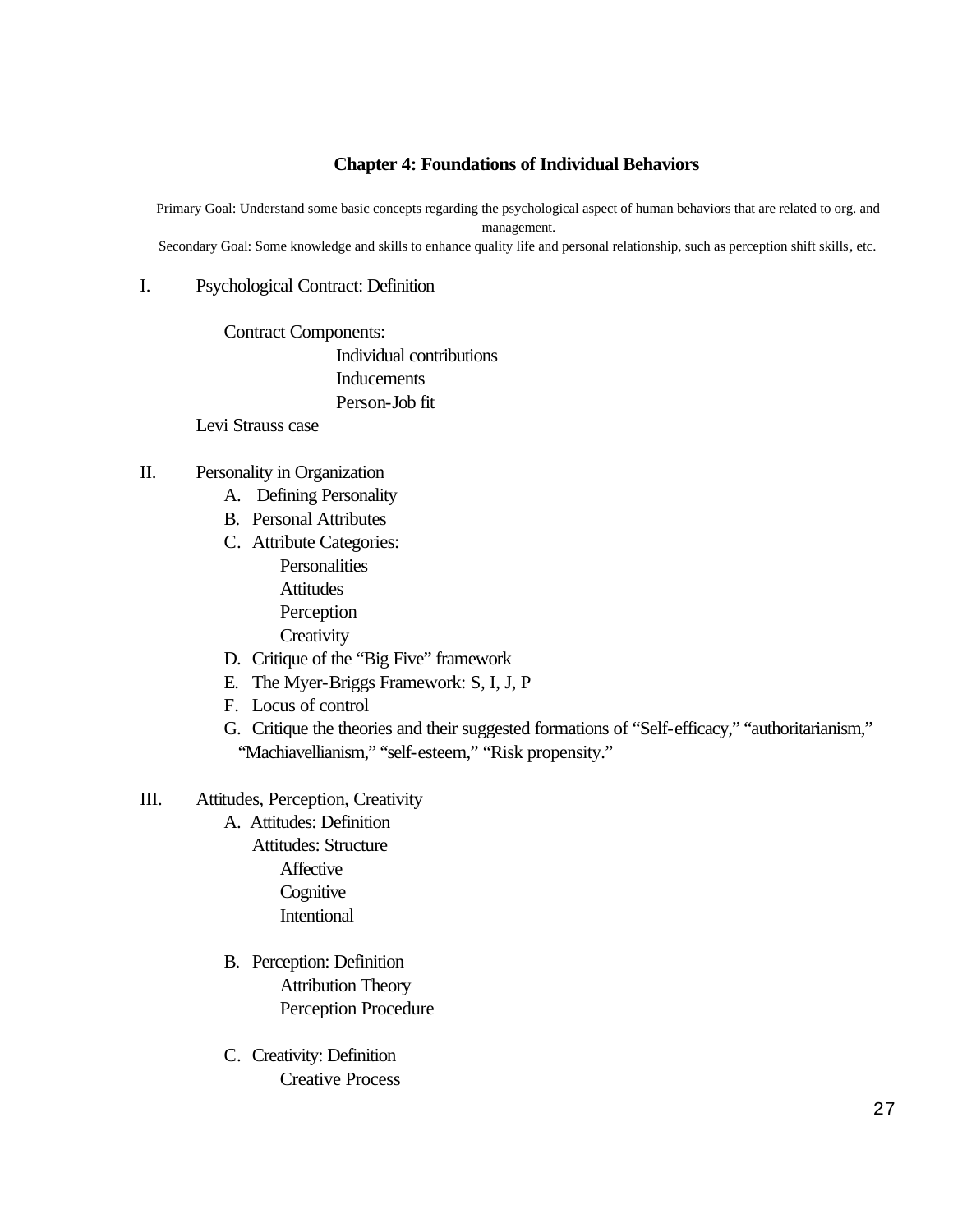# Chapter 5 Need-Based perspectives on Motivation

- I. Defining motivation
	- a. Motivation vs. ability (non-textbook)
	- b. Framework

Need—search—choice—behavior—consequences—reassessment

# II. Need theories

a. Maslow's Need Theory

b. Alderfer's IRG Theory

c. Herzberg's motivation/hygiene factors

III. Case study (p 134)

a. OB skills (p 135)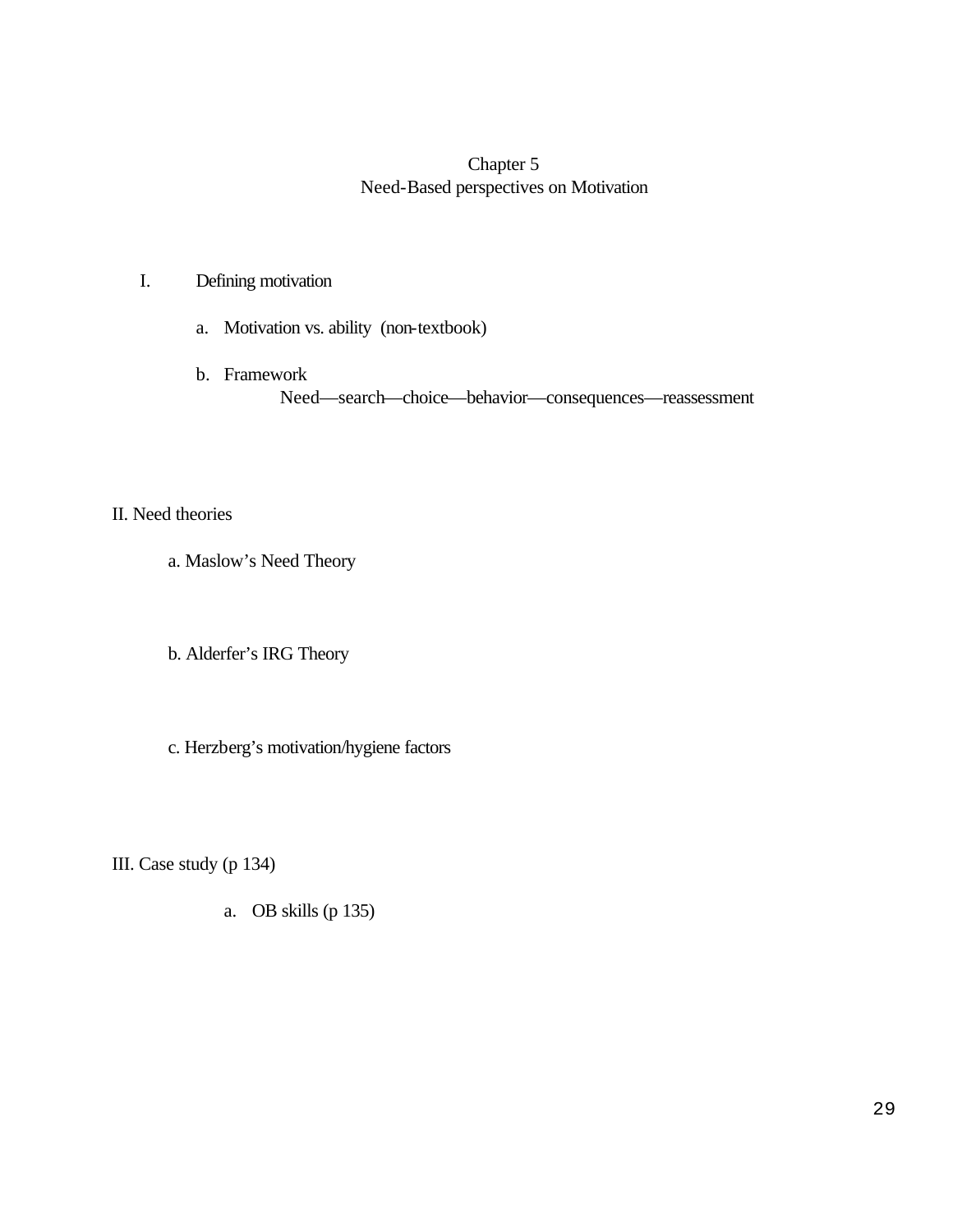# Teaching notes Chapter 5 Need-Based perspectives on Motivation

Linking Chapter 4 (movie "One Minute Manager")

I introduce this chapter with an internationally acclaimed speaker, Dr. Blanchard. He has been an industrial trainer on motivation. His speech bridges some concepts from chapter four, such as personality and perception, or how we attribute causes, whether external or internal. The causes may be shaped by our perceptions. After this speech, you may find it is not an issue of good or bad personality, but how the person is treated.

# **Attributes**

We appeal to people's effective level, that is, feelings and emotions; to their cognitive knowledge, that is, the whys and hows.

Rhetorical Questions:

1. What gets you up in the morning to come to school?

2. As a manager, what do you do to motivate your minimum wage workers to perform?

3. As a CEO of a Silicon Valley company, how do you motivate your knowledge workers (pg. 134)?

4. As a dean of the business school, what can you do to manage the professors who don't want to be managed?

# Exercise

Those who have not missed a day so far of this class and have not been tardy, please stand up.

Lecture:

# I. Defining motivation

The textbook defines motivation as a set of forces that leads people to behave in particular ways. In common sense, how would you describe the concept of motivation? Or simply give me some other terms to describe motivation.

This chapter is about how to motivate people to perform certain behaviors. However, it does not address a basic issue, how do you motivate people to think before they can alter their behaviors.

> c. Motivation vs. ability (non-textbook) Motivation to think: Assuming that the change of our behavior is built upon the change of our attitude toward something, how do we persuade people to change their attitude? This brings the issue of motivation to think.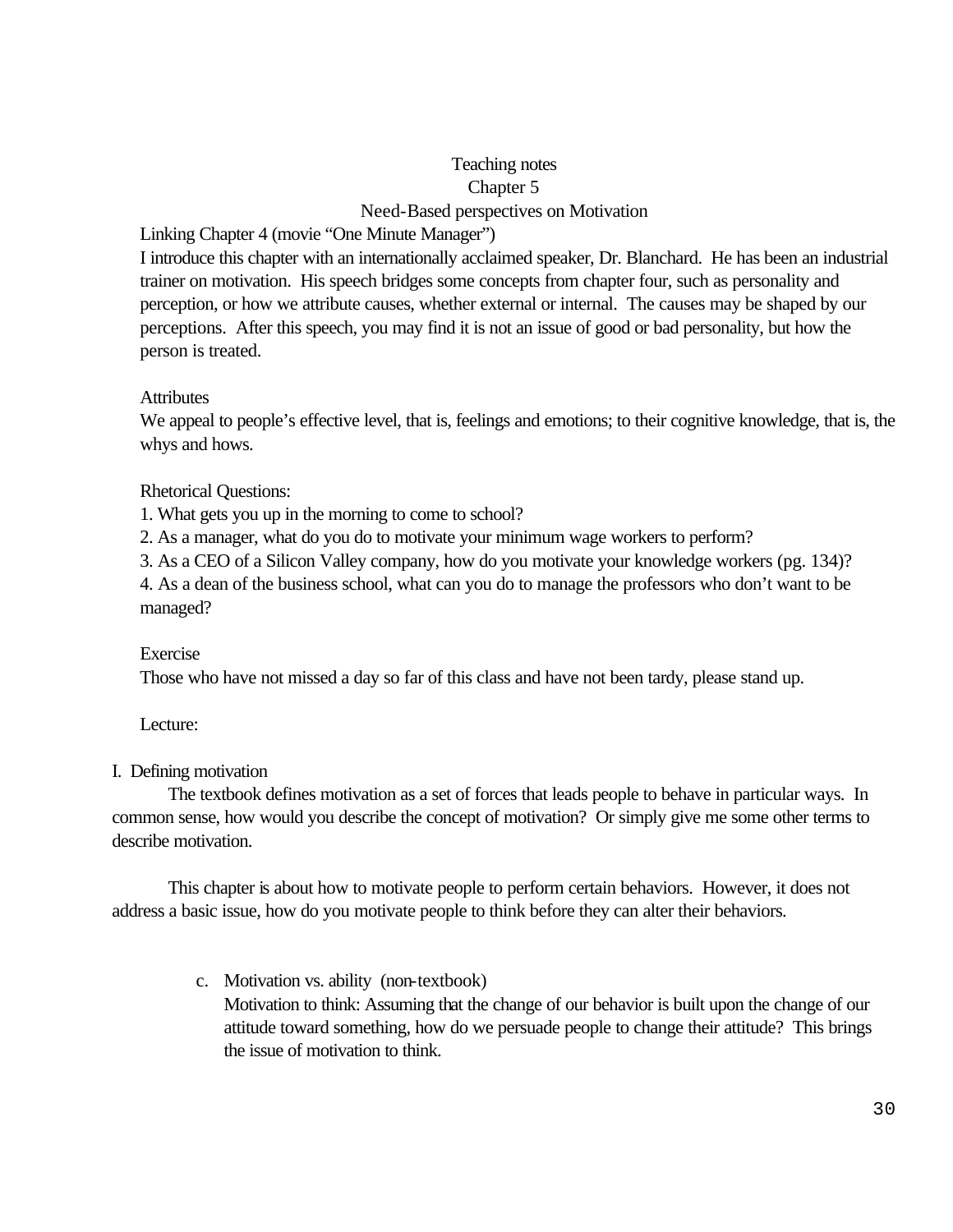Perhaps the most important variable influencing a person's motivation to think about a message is his or her perceived personal relevance or importance of the communication. For example, if I say, "Maslow's Need Theory is important to your self growth," how important is this message to you?

But, if I say,"Although motivation versus ability is not in the textbook, it will be included in the third quiz," how important is this message to you?

We see our attitude change is based largely on whether we have been motivated enough to think, to seek the merits in the message.

I will discuss this phenomenon of motivating to think in detail in chapter ten on organization and communication. In that chapter, I will provide communication skills of motivating people to think, to change their attitudes, and eventually the change leads to action.

d. Framework

Need—search—choice—behavior—consequences—reassessment

II. Need theories

a. Maslow's Need Theory

b. Alderfer's IRG Theory

c. Herzberg's motivation/hygiene factors

III. Case study (p 134)

b. a. OB skills (p 135)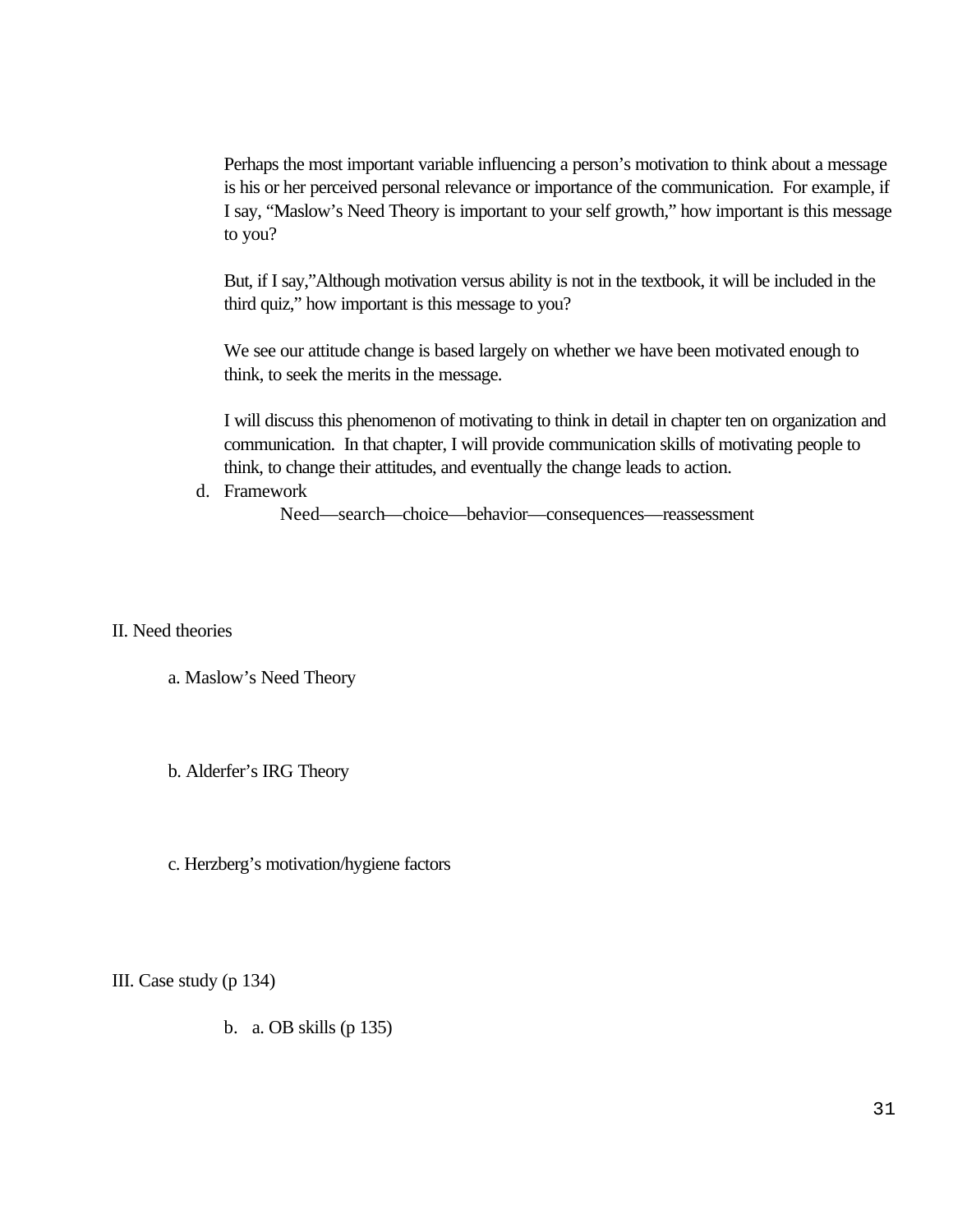October 3, 2000 Chapter 6

- I. Process-based Perspectives on Motivation
	- a. procedure:
	- b. choices
- II. Equity and Inequity
	- a. Premise and belief
	- b. Elements of equity equation
	- c. Implications to Management: inform; package; perceptions
- III. Expectancy theory
	- a. premise
	- b. process: effort, performance, outcomes
	- c. implications to management: case p. 146; valences for outcome
- IV. Porter-Lawler Model
	- a. novelty view: satisfaction leads to performance vs. conventional view
	- b. intrinsic and extrinsic rewards as satisfaction
- V. Implications of Expectancy Theory
	- a. Limits: lack of validity; people not always rational; culture oriented Guidelines to workplace p.148
- VI. Learning and Motivation
	- A. Classical Conditioning & Limits
	- B. Cognitive Process
	- C. Reinforcement Theory and Learning: Types
	- $\ll$  Positive reinforcement
	- $\mathscr{\mathscr{A}}$  Avoidance reinforcement
	- $\mathscr{\mathscr{E}}$  Avoidance or negative reinforcement
	- $\mathscr{\mathscr{E}}$  Extinction
	- $\mathscr{\mathscr{E}}$  Punishment
- VII. Organization behavior Modification
	- a. five steps
	- b. Effectiveness of OB Mod
	- c. the Ethics of OB Mod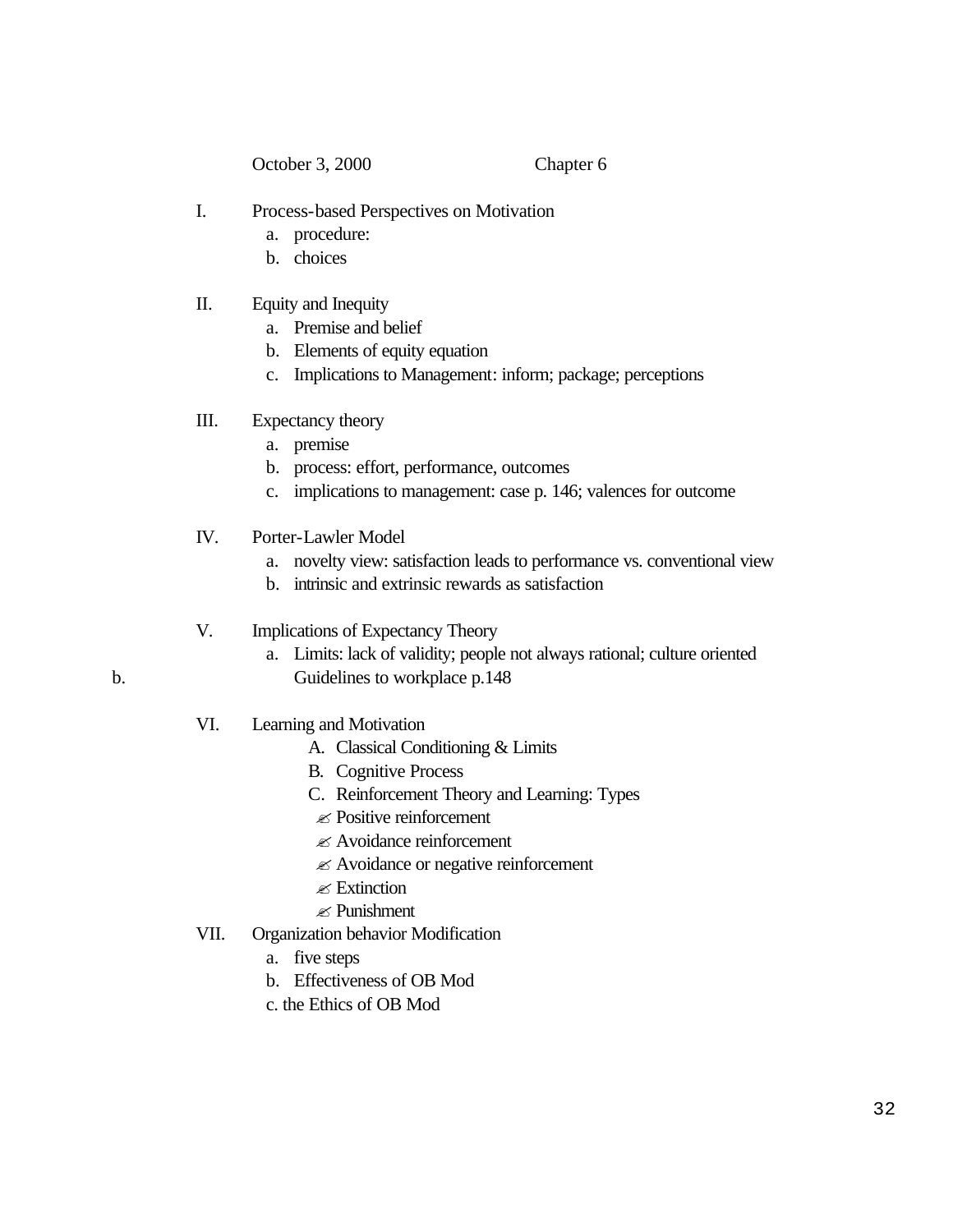Theories on Learning and motivation

Because learning is a key component in motivation, we learn what to do and what not to do in organizations. We should examine here the process of learning.

What is learning? How does learning occur?

Definition of learning:

"a relatively permanent change in behavior, or behavioral potential as a result of certain experience."

e.g. What were the first things you learned not to do as a toddler? (single people occt to answer) How did you learn it?

e.g. from parents: indirect experience from getting burned: direct experience

 Before addressing how learning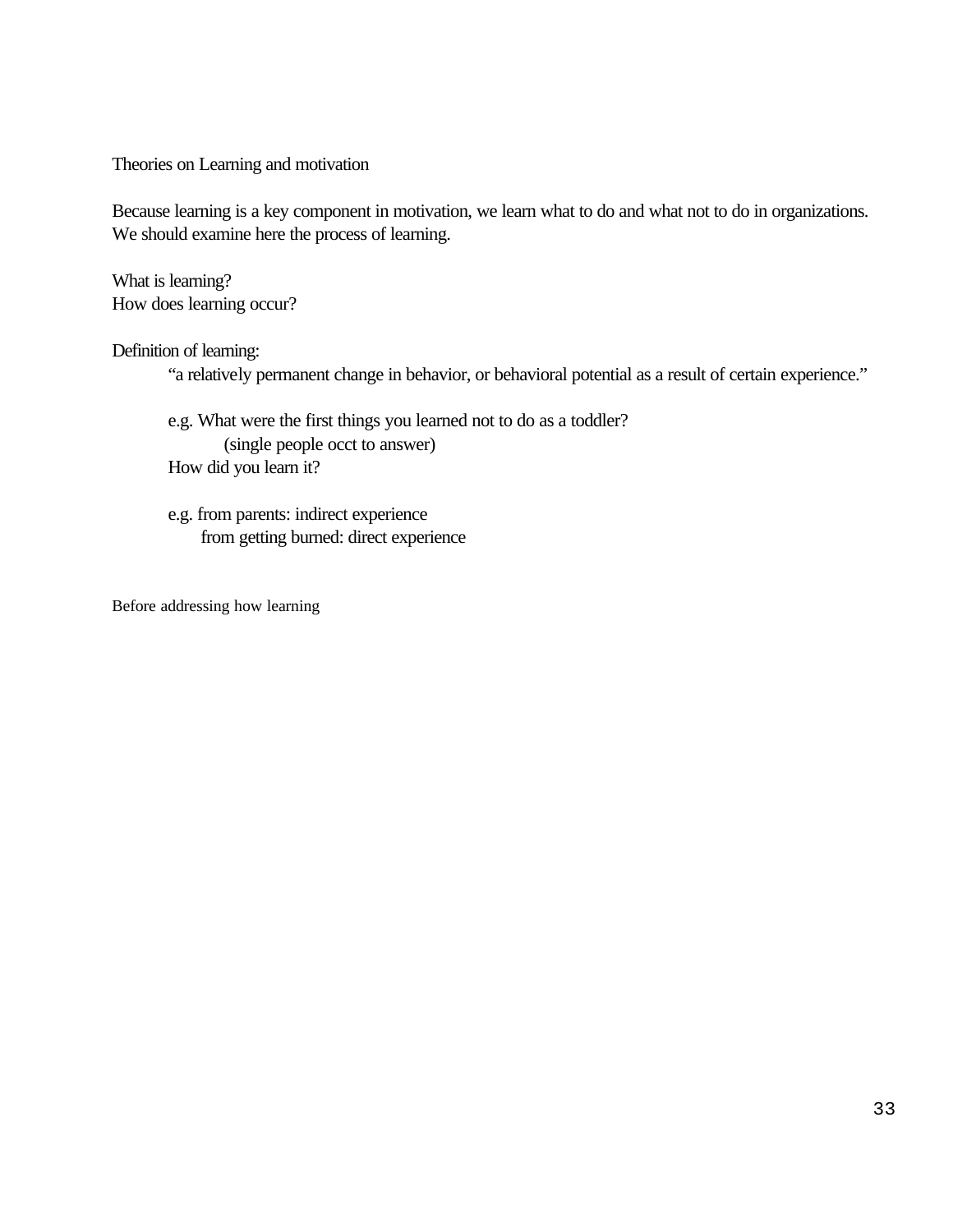Chapter 8: Goal Setting, Performance Management, Rewards

Exercise: Write two complete sentences of your career goal and personal life goal. Homework: handout: The work station bonus. Do it with your presentation team. Due 10/22

- I. Functions of goal-setting
	- a. as a motivational framework
	- b. as a control device
	- c. foster social learning experience

## II. Theories/studies of goal-setting

- a. social learning theory: how & why
- b. Locke's utility of goal-setting theory: c. MBO theory: **Assumptions**  Implications Procedures As bargaining leverage

#### III. Performance Management

- a. Premise of the function of PM
- b. Issues at stake: Who, When, What, How,
- IV. Rewards in Organizations
	- a. Reward system
	- Incentive e.g. Benefits b. Types of rewards: Base pay **Perquisites** Awards
	- c. Issues at stake p.210, table 8.1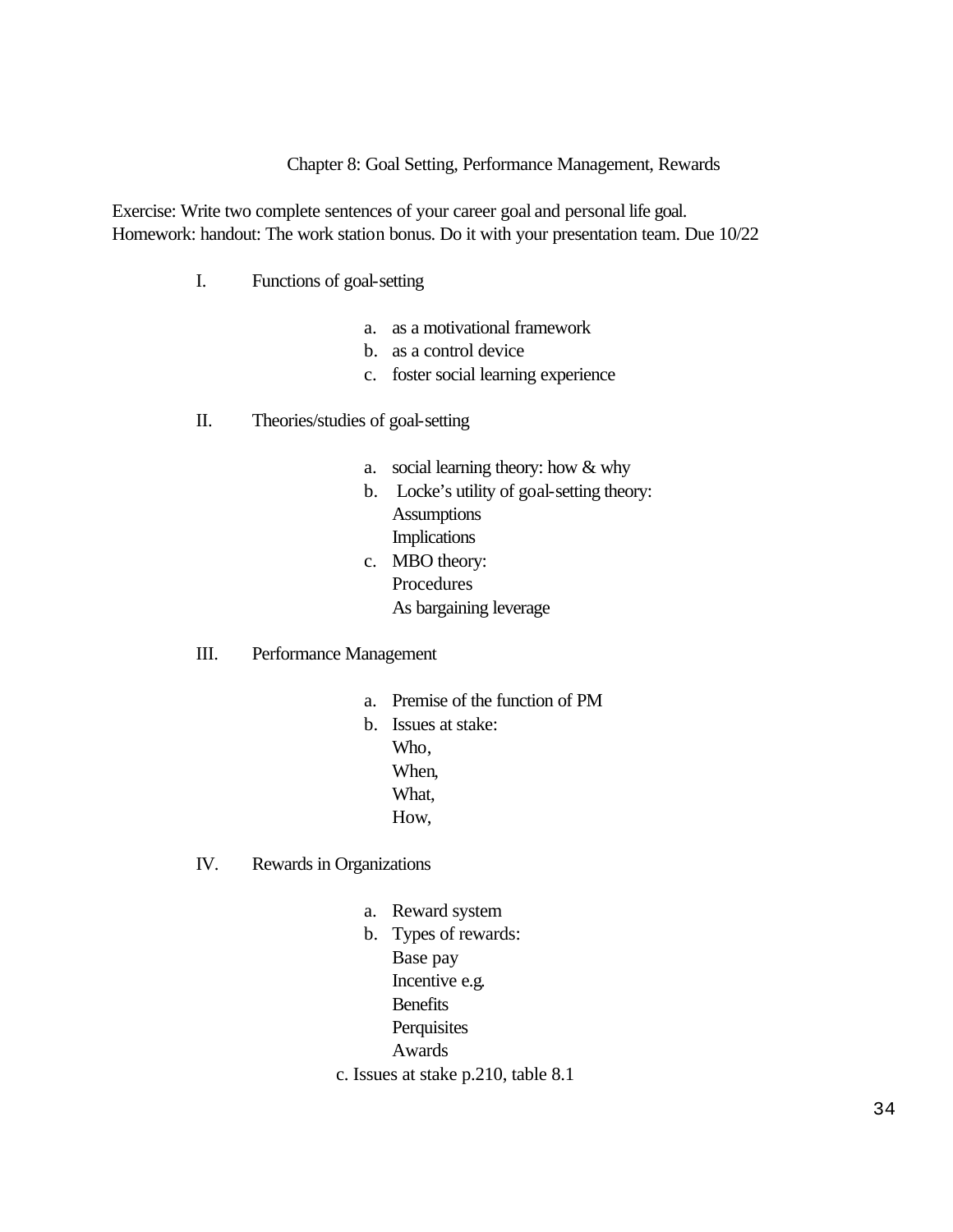Chapter 9 Managing Stress, Work-life Balance

Exercise: Write one complete sentence describing how your body responds to what kind of stress.

Homework: Search the Internet or bookstore to research either a) family friendly business practices; or b) one particular stress symptom and one way to manage it (physical workout is NOT an answer here, please try harder to find solutions). Your oral response is due 10/24 in class.

- I. Nature of Stress
- a. definition
- b. cultural views
- c. the GAS
- d. Eustress, Distress
- II. Personalities and Stress
	- a. blood type theories
	-
- b. Type A, Type B personality theories<br>III. Major sources of stress in organizations
	- a. characteristics of national cultures
	- b. characteristics of job requirements p.227, table 9.1
	- c. characteristics of modern organizations: Organizational change Burnout Layoff
- IV. Coping with stress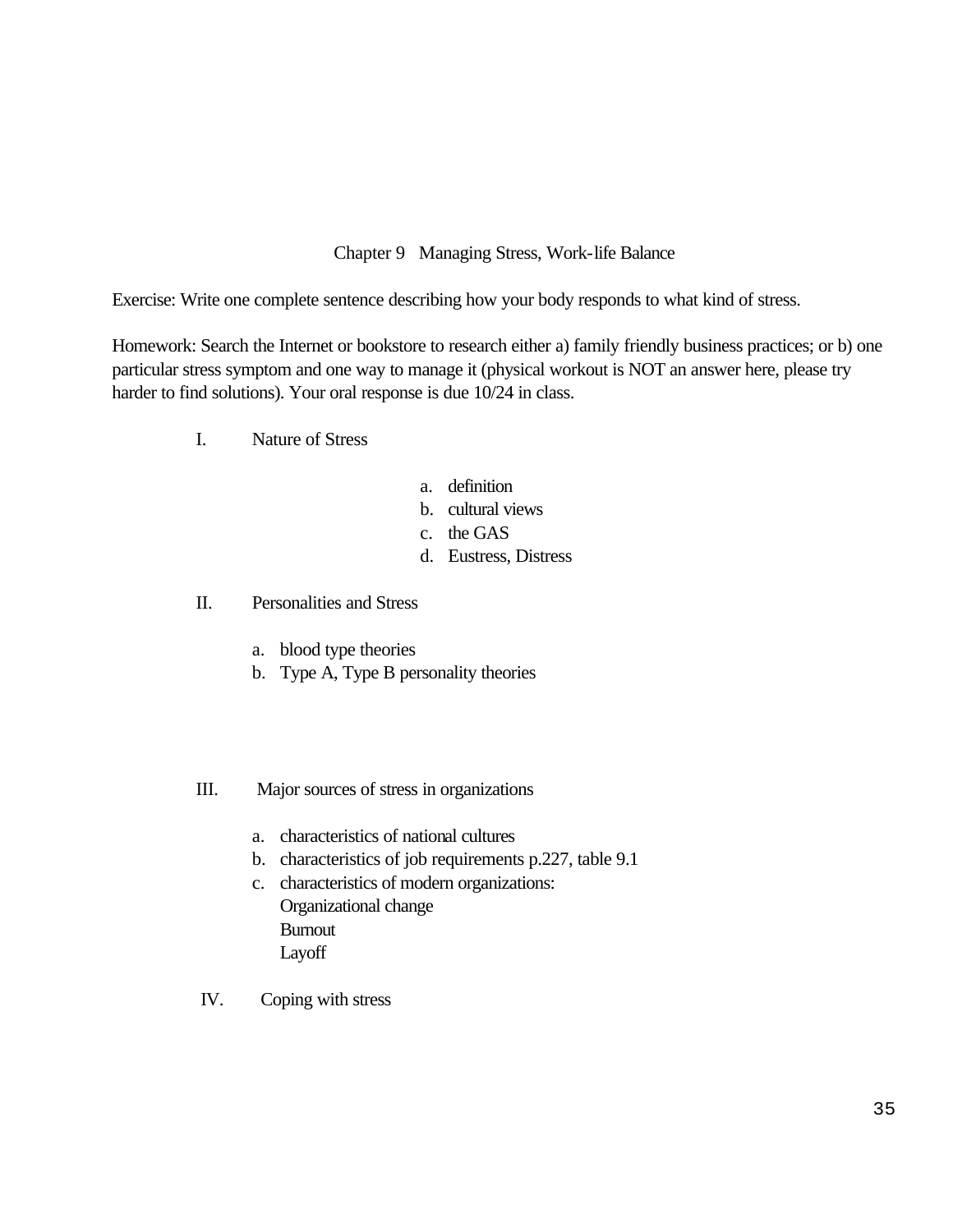340 Chapter 10 Organizational Communications Goals: To introduce trends in the Org. Comm. field and skills **Trends** 

Skills of Influence:

Create Arguments to Influence.

Defining Argument

Developing a sound argument through 4 processes: 1) arguing to inquire, 2) arguing to convince, 3) arguing to persuade, and finally 4) arguing to negotiate.

III. Communication Skills: Negotiate to Gain Alliances

Negotiating to separate the people from the problem;

Negotiating on interests not on positions;

Negotiating to invent options for a mutual gain not a win-lose outcome; and

4 negotiating to comply with agreed objective standards not subjective judgments.

Communication Skills: Create Arguments to Influence

Argue to inquire examples:

Who else cares about the outcome of the conflict? Directly or indirectly? How much power do they have in the situation?

Who else could be of assistance in resolving this conflict? Are there valued and respected others? Who will bring pressure to bear if this conflict is not resolved?

How are we dependent on the marketing people for what we scientists need? Do we feel more dependent than we perceive the other to be?

What specifically do we depend on the other for? Is there any way to alter those tasks to change the dependency? (Wilmot & Hocker, 2001)

Arguing to Convince.

Ask about specifics. "I'd understand what you mean better if you could give me some examples of a "highly significant reduction."

Guess about specifics. "Are you talking about 'highly significant' as compared with our competitor's product?" Paraphrase. "It sounds like you're exaggerating a bit. Is that it?"

Agree with the speaker. Often people stay angry because the other person is refusing to acknowledge the truth of any part of the problem. Agreeing with certain parts of a statement, specific facts or perceptions, and admitting error, can de-escalate the conflict.

Agree with facts. "I have noticed that consumers react favorably to wordings such as you suggested using. Is that your experience?"

Agree with perceptions. "I can see from your point of view it might seem that way. From the scientific perspective, such wording would be considered misleading."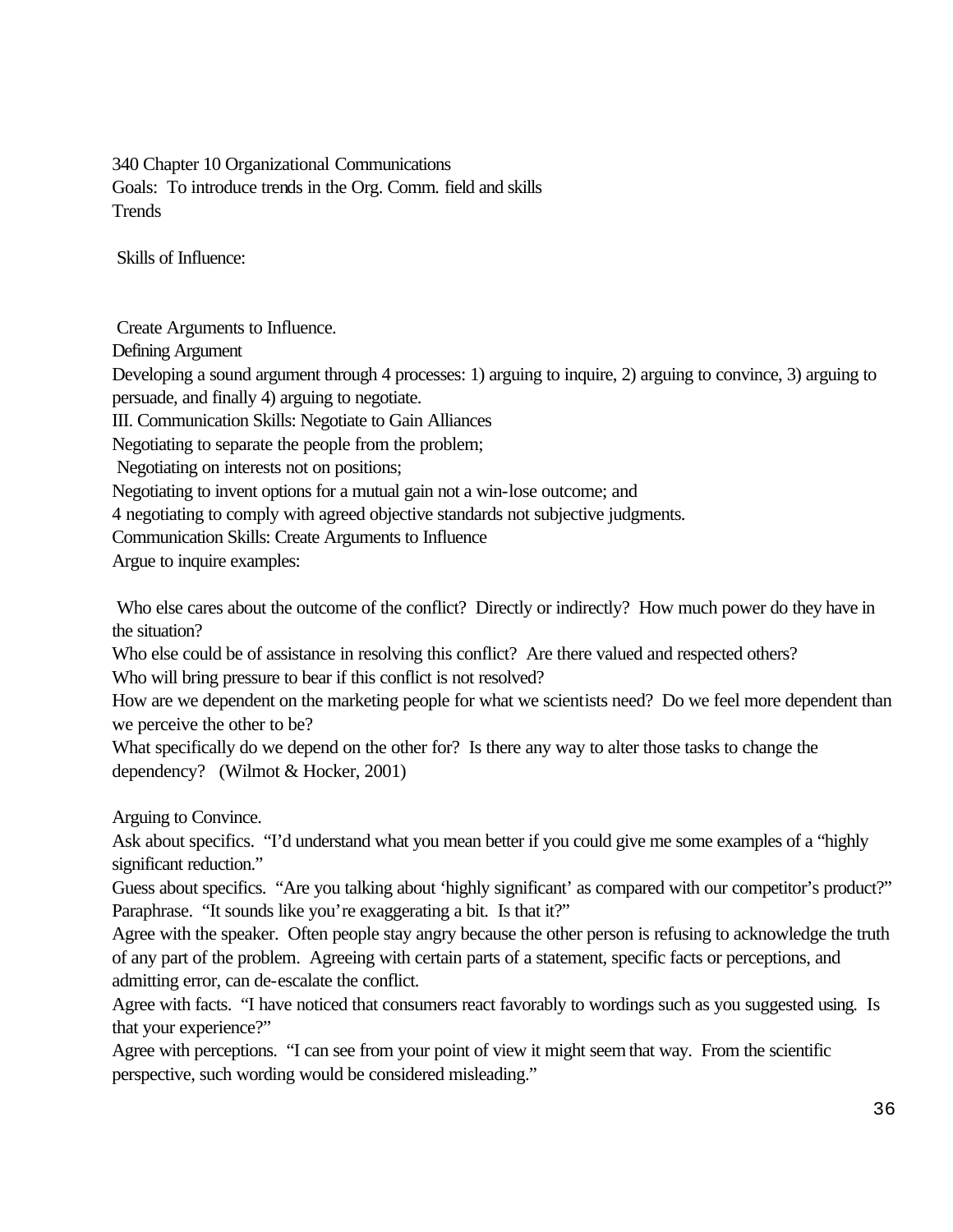Skill One: Negotiating to separate the people from the problem What might be causing one or both of us to get upset? What might be causing one or both of us to feel disrespected? What might be causing one or both of us to feel under appreciated? What can I do to show respect and appreciation? (Fisher & Ertel, 1995) I appreciate your listening to me. You cooperated with me on that issue. You can expect my cooperation on the next one (Yarbrough & Wilmot, 1995).

| Skill Two: Negotiating on interests not on positions |                                  |      |
|------------------------------------------------------|----------------------------------|------|
| What if we tried?                                    |                                  | What |
| process might we use?                                |                                  |      |
| What will it take?                                   |                                  | What |
| are two other ways to get what you want?             |                                  |      |
| Why not?                                             |                                  |      |
| What would be the perfect solution?                  |                                  |      |
| Why do you feel so strongly?                         | What would make you feel better? |      |
| Before this conflict started,                        | how do you like to be treated?   |      |
| What did you want?                                   |                                  | What |
| problems are we trying to solve?                     |                                  |      |
| (Wilmot & Hocker, 2001, pg. 230)                     |                                  |      |

Skill Three: Negotiating to invent options for mutual gain not win-lose What do you see you have lost or will lose by our disagreement on the product profile? What do you think ought to be done and by who? How would your concern be addressed by those changes? When do you work together that is satisfactory and productive? What makes those instances different? Do you feel like you can influence the process? In what ways? On what issues? In what ways, or on what issues, does the other influence you? Is that okay with you? What will happen to you and the other(s) if you continue what you are now doing? Is that outcome preferable to settling with the other, knowing you will have to change some of what you want? What are the payoffs for keeping the conflict just as it is (Hocker & Wilmot, 2001, pp. 96-97)

Skill Four: Negotiating on agreed objective standards Only one person talks at a time No interruptions are allowed. There will be equal talk time for all. There will be no name-calling. Criticisms will be translated into requests.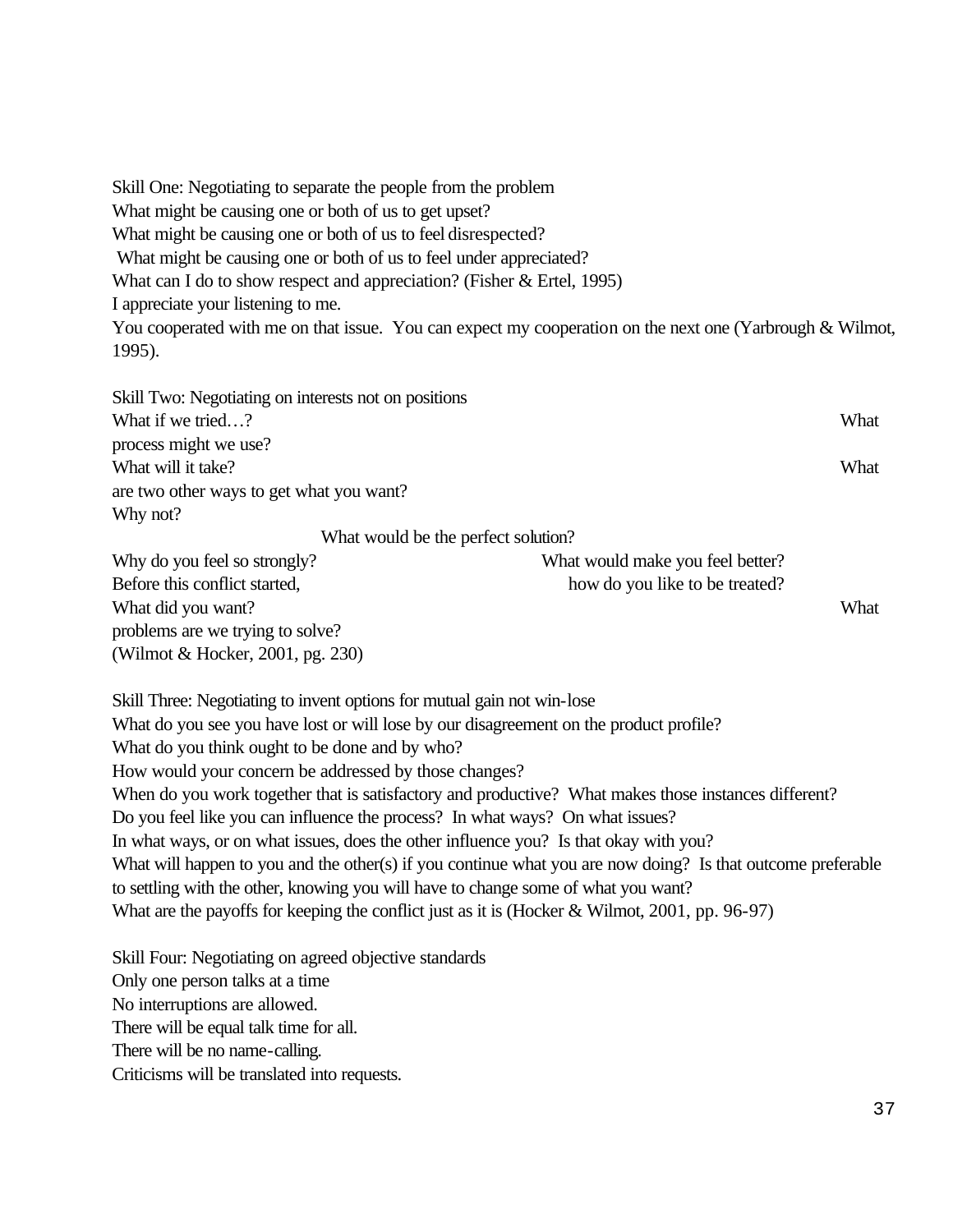All agreements will be examined many times and thought through before they are finalized.

There will be confidentiality of the process and all individual concerns will be honored.

There is an assurance of no reprisals in performance reviews.

We will mutually agree on including any other people in the mediation before they are asked.

We agree that Human Resources make all logistical arrangements. If there is any dispute about those, we will discuss that openly and reach an agreeable solution.

We will agree on the time and place to announce our agreement and will decide specifically on what role each will play in that announcement.

Enough time will be committed to finish the agreement or a mutually acceptable deadline will be honored (Yarbrough & Wilmot, 1995, pp.116-117)

Chapter 10 Organizational Communication

Are there any differences between "interpersonal communications" and "organizational communications?" (What are the primary purposes …)

Are there any "communication networks" in this class other than the "professor-student network?" Describe the roles and benefits of your own network.

What does classroom communication means to you? Info transfer from professor to students? An effective form? Where does it break down? What are the communication problems in the college classroom? Whose responsibility is it to solve the problems?

Have you ever worked in an organization in which communication was a problem?

Would the use of advanced technology have helped solve the problem in Q.5?

What types of communication problems will new telecommunications methods likely are able to solve? What types of communications would NOT be appropriate to send by e-mail or voice mail? Why do people still do it?

Which elements in the communication process are usually left out or poorly done in email or voice mail communication?

Views on the Nature of Communication

Communication as one-way street; as two way street; as transaction Purposes of communication: info seeking; coordinating; quality of life

Views on Processes of Communication

A social process: exchange, understanding, interaction, functions, relations …

Elements in the social process: source, encoding, transmission, decoding, receiver, feedback, noise (But what an important factor is missing?)

III. Communication Networks & Significance

Formal and informal groups/teams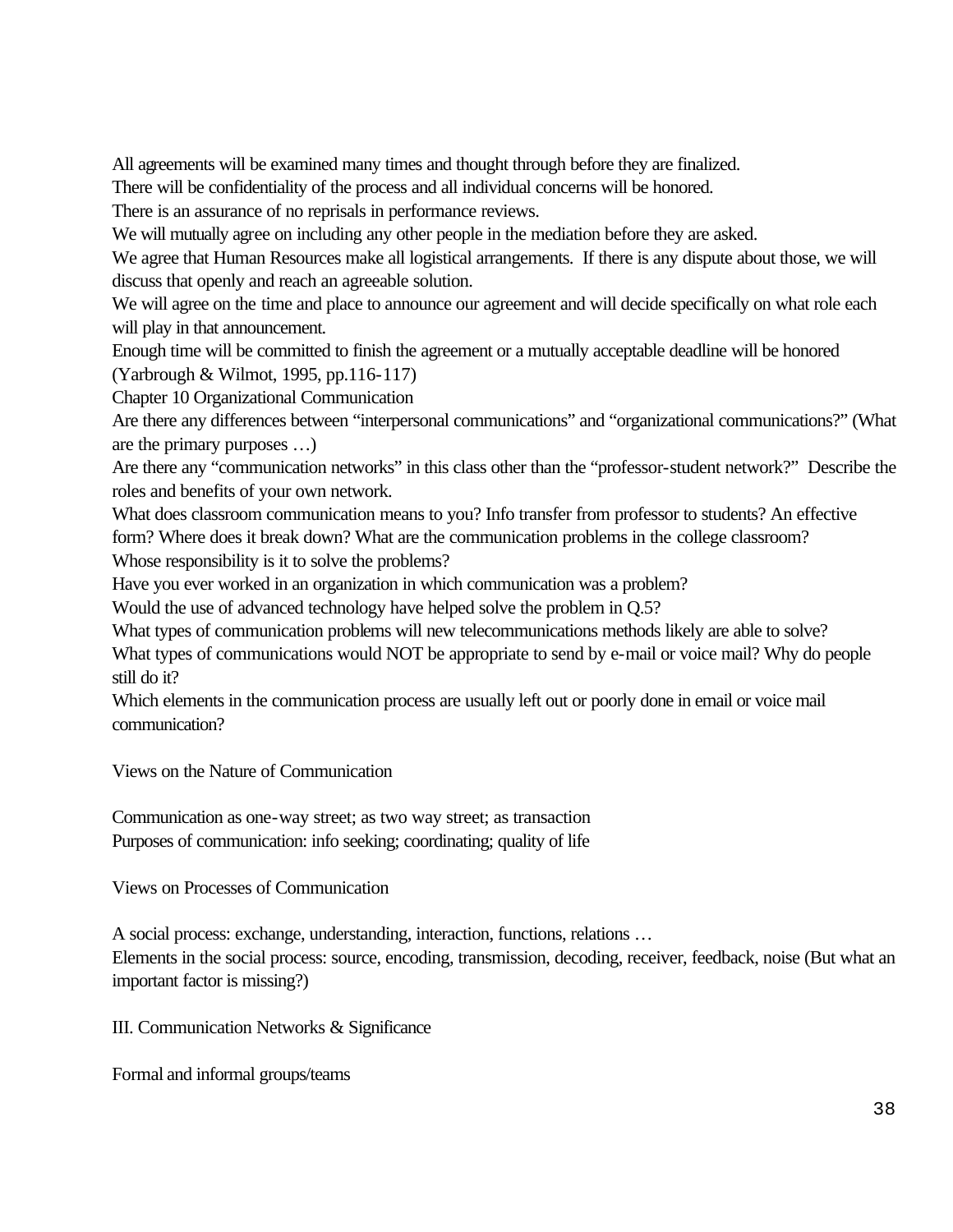The wheel network The chain network The circle network The all-channel network

**Characteristics** 

Influencing factors: task, environment, personality, performance Patterns of communication: density, distance, freedom, centrality

Individual Roles

As a gatekeeper As a liaison As a cosmopolite As an isolate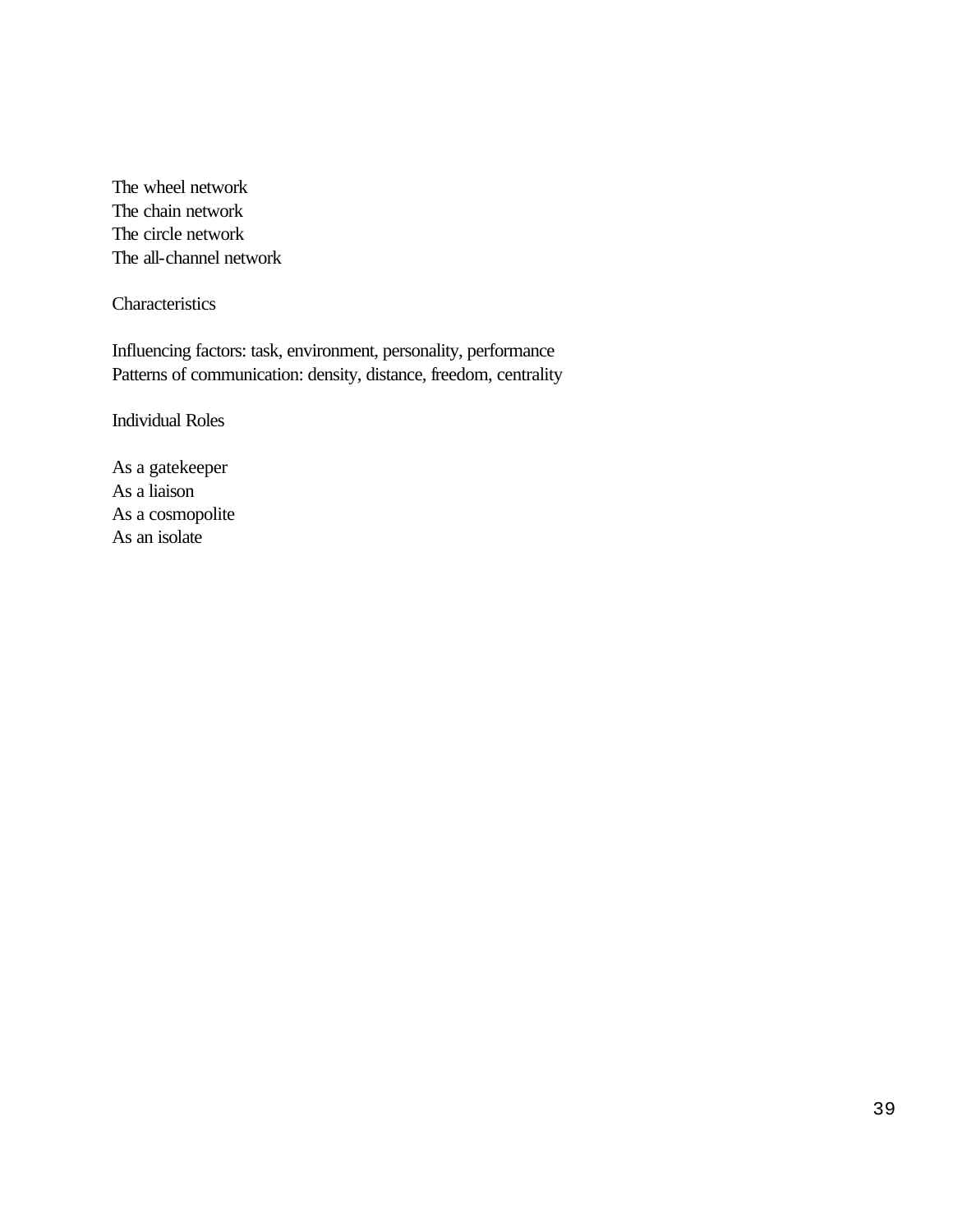# **Chapter 11** Group Dynamics

**Exercise #1** play-dough & observation; **video**: Dinner for Two

# **I. Defining Group**

- $\ll$  Characteristics: interaction, influence, performance, (share goals or identity??)
- $\ll$  Importance: ubiquitous, belonging needs organizational structure, utility function, influence & impact, to org. performance.

# **II. Group Life Cycle (Dynamics)**

# **Formation**

- $\mathcal{L}$  Psychological needs driven; goals oriented; structural; complementary.
- $\mathscr{L}$  Formal groups: command, functional, task, affinity.
- $\mathcal{L}$  Characteristics: clearly defined size, shape, roles, duties, goals, and shared norms etc.
- $\mathscr{A}$  Informal groups: friendship, interest, coalition,
- � Characteristics: "Don't underestimate the power of a group of fools!" informal leaders, cohesiveness; diffusion of responsibilities.

# **Developmental stages to maturity**

- $\ll$  Acceptance signals: self-disclosing, job-related info sharing, tentative comments, testing trust,
- $\ll$  Communication changes: more open, opposing views, job-related, setting norms,
- $\mathcal{L}$  Productivity & performance: motivating, cooperating, and reaching out.
- $\ll$  Control of process and performance: signals of maturity spontaneous, self-corrective, flexible, sustainable,

# **III. Characteristics of Mature Group**

- $\mathscr{A}$  Appropriate composition: heterogeneous vs. homogeneous
- $\approx$  Appropriate size to avoid social loafing.
- $\ll$  Healthy norms: conformity of central values & beliefs, predictability of the expected and discouraged, a good balance (of personality  $+$  situation  $+$  tasks  $+$  tradition), as a regulatory means to group behaviors etc.
- $\&$  Signs of cohesiveness: pros & cons p.293, Figure 11.3

# **IV. Conflicts in Groups (video: Dinner for Two)**

 $\ll$  Conflict Defined: "an expressed struggle between interdependent parties who perceive incompatible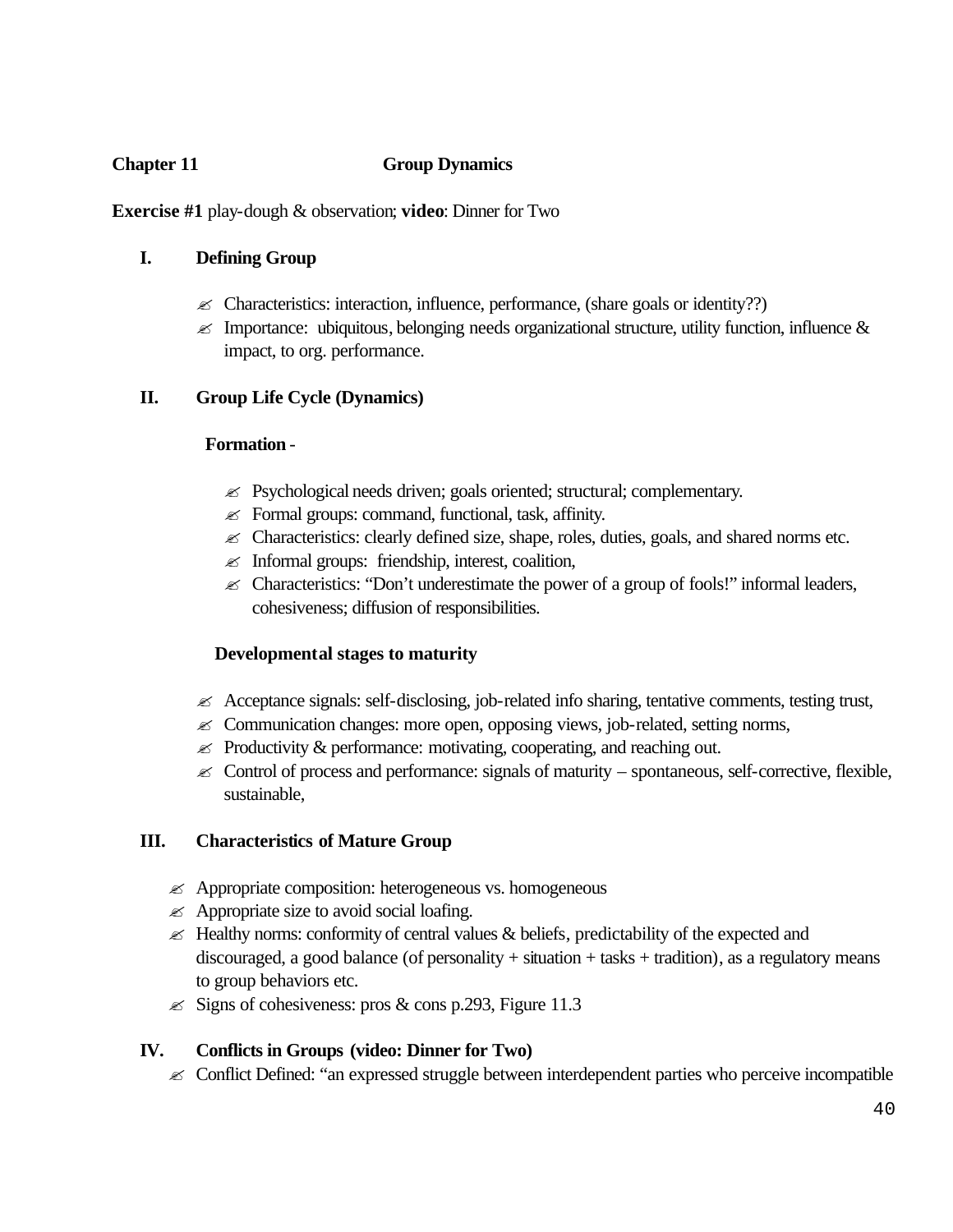goals, scarce resources, and interference from others in achieving their goals."

 $\ll$  Styles of Reactions to Conflict: p. 298, Figure 11.7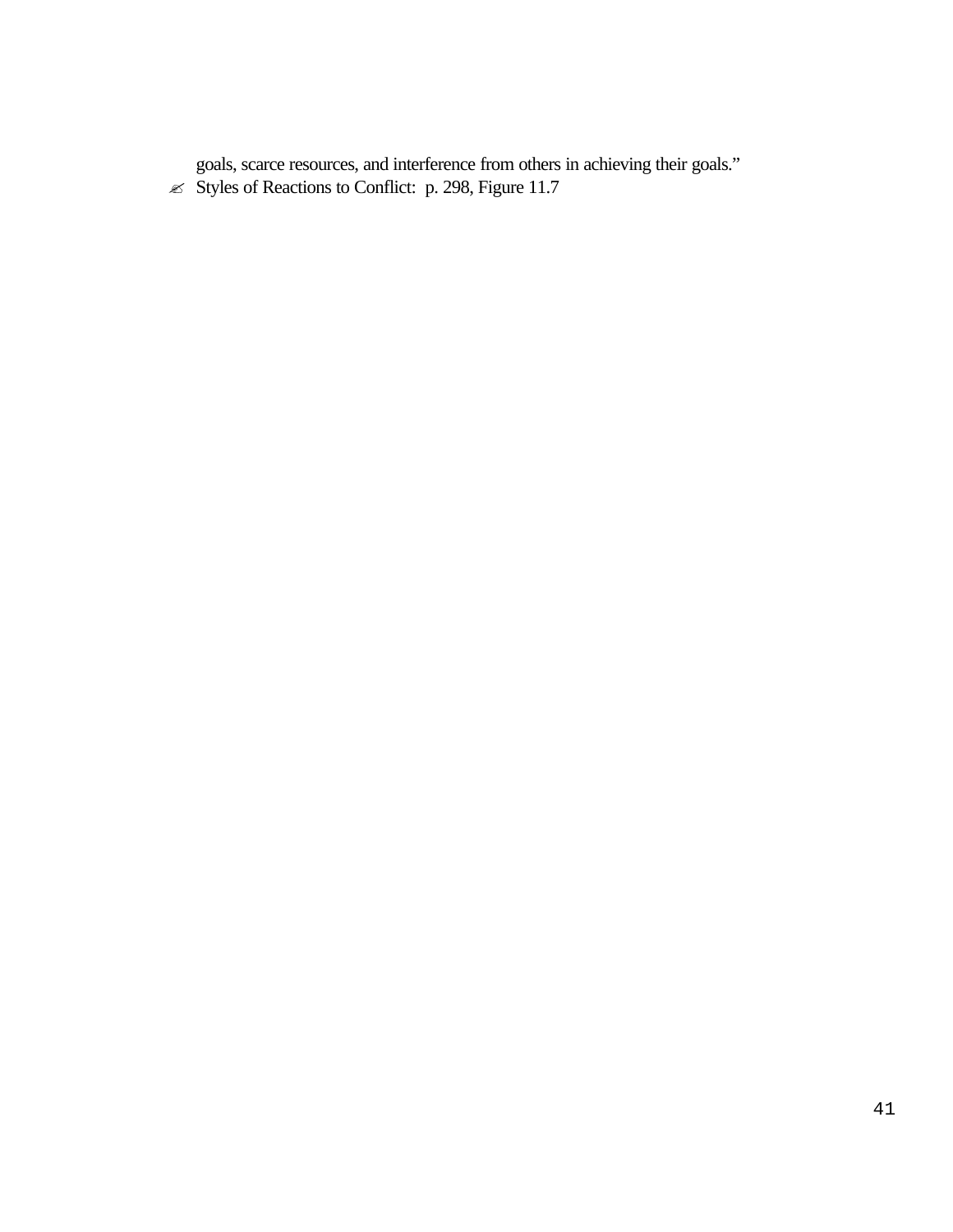# **Chapter 12 Teams in OB**

Video: The Practical Coach VI, V

# **I. Defining: Teams vs. Group**

- $\mathscr{\mathscr{E}}$  Characteristics:
	- $\mathcal{L}$  An integral management process.
	- $\mathscr{\mathscr{A}}$  A primary production.
	- $\mathscr{L}$  Committed to a common goal.
	- $\&\infty$  Complementary (personalities, knowledge, expertise, skills).
	- $\mathscr{A}$  Mutual accountability and responsibility.
	- $\mathcal{L}$  Self-directing, self-managing, autonomous.
- � Importance:
	- $\approx$  Benefits to organizations: p.314 table 12.2
	- $\mathcal{L}$  Challenges to organizations: coaches and facilitators, structural chances, timeconsuming etc.

# II. **Types of Teams & Characteristics**

- $\mathscr{\mathscr{A}}$  Quality circles
- $\mathscr{L}$  Work teams
- $\mathcal{L}$  Problem-solving teams
- $\mathscr{\mathscr{A}}$  Management teams
- $\mathcal{L}$  Product development teams.
- $\mathscr{L}$  Virtual teams
- �

# III. **Implementation of Teams pp.**..323-326

## **IV. Issues and Trends**

- $\mathscr{\mathscr{E}}$  Team of Geeks p. 322.
- $\approx$  Team system at C. Diesel case p.329
- $\mathscr{L}$  Your own team's development, performance, results in retrospect
	- 1. Do you enjoy your presentation team? Why or why not?
	- 2. What challenged you most in your team?
	- 3. What benefited you most in your team?
	- 4. Did you learn more from your team project than from the would-be-4quizes?